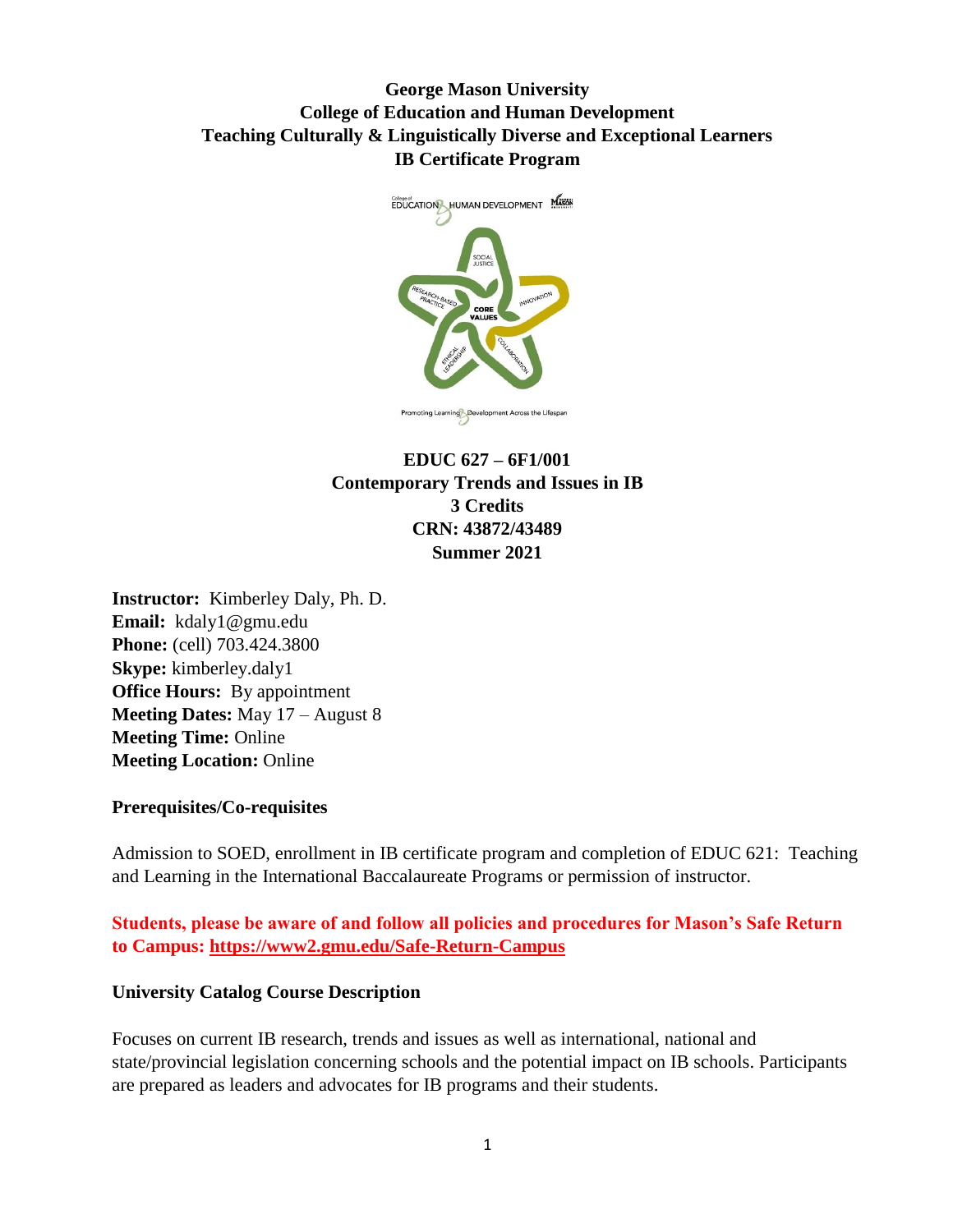# **Please ensure you read the whole syllabus. It contains important information that will help you complete the course smoothly.**

# **Course Overview**

This course is an online seminar. Our work together will primarily be through dialogue with each other. Instead of utilizing lectures, each class will depend on the ideas that we collectively develop as we engage in ongoing discussion about international education and the International Baccalaureate. Your own experiences as teachers, readers, writers, and learners, along with the course readings, will be an important part of our developing collective understandings.

While this is an online course, it is vitally important for each student to complete readings on a weekly basis. Typically, a course meets once weekly for approximately 2.5 hours. For each of the 12 modules, you should spend this amount of time on Bb in addition to your weekly readings and research/writing work. Successful students in an online learning environment are proactive, selfregulated and manage their time well.

## **Course Delivery Method**

This course will be delivered online (76% or more) using an asynchronous format via Blackboard Learning Management system (LMS) housed in the MyMason portal. You will log in to the Blackboard (Bb) course site using your Mason email name (everything before @masonlive.gmu.edu or @gmu.edu) and email password. The course site will be available **on or before May 10, 2021 by 7 pm EDT.** 

**Under no circumstances, may candidates/students participate in online class sessions (either by phone or Internet) while operating motor vehicles. Further, as expected in a face-to-face class meeting, such online participation requires undivided attention to course content and communication.**

## *Technical Requirements*

To participate in this course, students will need to satisfy the following technical requirements:

• High-speed Internet access with standard up-to-date browsers. To get a list of Blackboard's supported browsers see: [https://help.blackboard.com/Learn/Student/Getting\\_Started/Browser\\_Support#supported](https://help.blackboard.com/Learn/Student/Getting_Started/Browser_Support#supported-browsers)[browsers](https://help.blackboard.com/Learn/Student/Getting_Started/Browser_Support#supported-browsers) To get a list of supported operation systems on different devices see:

[https://help.blackboard.com/Learn/Student/Getting\\_Started/Browser\\_Support#tested](https://help.blackboard.com/Learn/Student/Getting_Started/Browser_Support#tested-devices-and-operating-systems)[devices-and-operating-systems](https://help.blackboard.com/Learn/Student/Getting_Started/Browser_Support#tested-devices-and-operating-systems)

- Students must maintain consistent and reliable access to their Mason email and Blackboard, as these are the official methods of communication for this course.
- Students may be asked to create logins and passwords on supplemental websites and/or to download trial software to their computer or tablet as part of course requirements.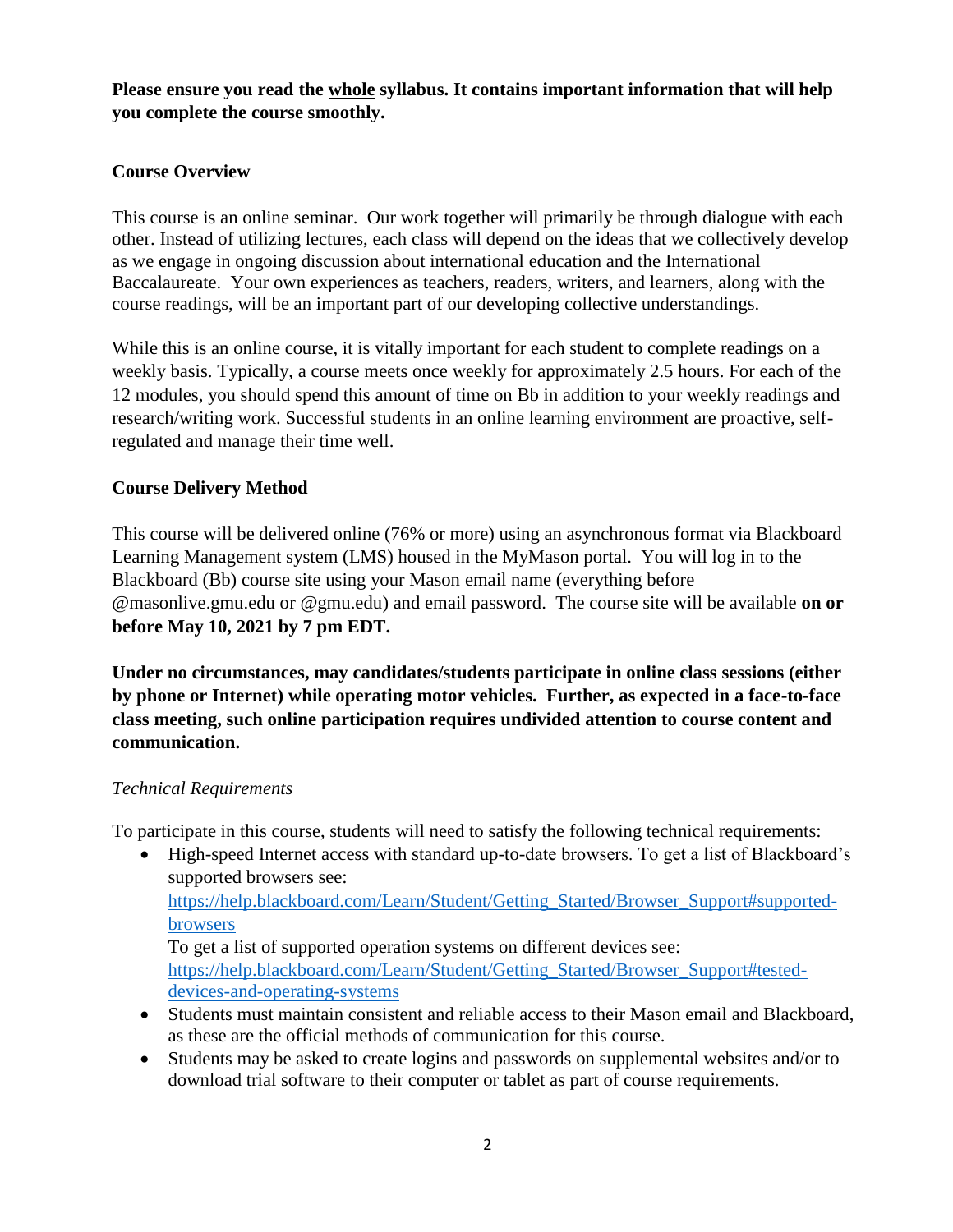- The following software plug-ins for PCs and Macs, respectively, are available for free download:
	- o Adobe Acrobat Reader: <https://get.adobe.com/reader/>
	- o Windows Media Player:
	- o <https://support.microsoft.com/en-us/help/14209/get-windows-media-player>
	- o Apple Quick Time Player: [www.apple.com/quicktime/download/](http://www.apple.com/quicktime/download/)
- It is possible that students may need a headset microphone for use with Skype or Zoom should conferencing with the instructor be necessary and individual technology will not permit clear audio.
- Students who are unfamiliar with Bb should make time to take the online tutorial before the beginning of class. [https://its.gmu.edu/knowledge-base/blackboard-instructional](https://its.gmu.edu/knowledge-base/blackboard-instructional-technology-support-for-students/)[technology-support-for-students/](https://its.gmu.edu/knowledge-base/blackboard-instructional-technology-support-for-students/)
- All students can request a Zoom account from ITU, [https://its.gmu.edu/.](https://its.gmu.edu/) This can be used to facilitate online communication with one another and with the instructor.

# *Expectations*

This online course is **not self-paced.** You will be expected to complete one module every week. Completing a module involves reading, participating in discussions with the whole class, and completing any accompanying assignments associated with that module. You are asked to engage deeply with the subject matter, to take risks in your thinking, and to listen to and learn from your classmates.

- Course Week: Because asynchronous courses do not have a "fixed" meeting day, our week will **start** on **Mondays** and **finish** on **Sundays**.
- Log-in Frequency:

Students must actively check the course Blackboard site and their Mason email for communications from the instructor, class discussions, and/or access to course materials at least **3** times per week.

• Participation:

Students are expected to actively engage in all course activities throughout the semester, which includes viewing all course materials, completing course activities and assignments, and participating in course discussions and group interactions.

• Technical Competence:

Students are expected to demonstrate competence in the use of all course technology. Students who are struggling with technical components of the course are expected to seek assistance from the instructor and/or College or University technical services.

• Technical Issues:

Students should anticipate some technical difficulties during the semester and should, therefore, budget their time accordingly. Late work will not be accepted based on individual technical issues.

• Workload:

Please be aware that this course is **not** self-paced. Students are expected to meet *specific deadlines* and *due dates* listed in the **Class Schedule** section of this syllabus. It is the student's responsibility to keep track of the weekly course schedule of topics, readings, activities and assignments due.

• Instructor Support: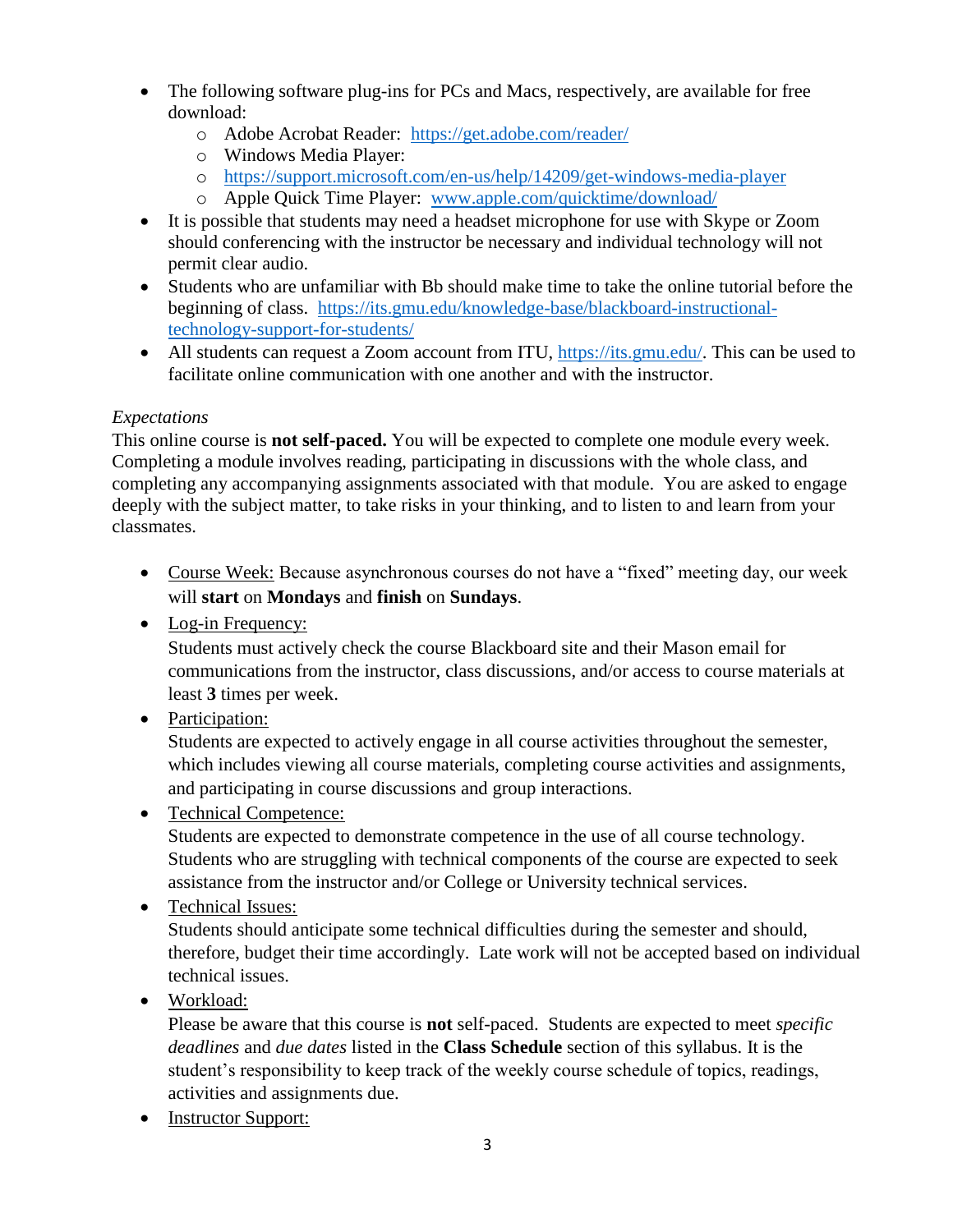Students may schedule a one-on-one meeting to discuss course requirements, content or other course-related issues. Those unable to come to a Mason campus can meet with the instructor via telephone or web conference. Students should email the instructor to schedule a one-on-one session, including their preferred meeting method and suggested dates/times.

• Netiquette:

The course environment is a collaborative space. Experience shows that even an innocent remark typed in the online environment can be misconstrued. Students must always re-read their responses carefully before posting them, so as others do not consider them as personal offenses. *Be positive in your approach with others and diplomatic in selecting your words*. Remember that you are not competing with classmates but sharing information and learning from others. All faculty are similarly expected to be respectful in all communications.

- Writing Support: Mastery of academic writing is a process, the APA Manual is your style guide in terms of composition, format, and the requirements of various types of writing found in this course and the program. APA provides a tutorial on the requirements (see our Bb: Library Resources). If APA new to you, I strongly recommend you complete the tutorial before the class begins.
- Accommodations:

Online learners who require effective accommodations to insure accessibility must be registered with George Mason University Disability Services.

# **Learner Outcomes or Objectives**

This course is designed to enable students to do the following:

- 1. Gain knowledge of historical, political and theoretical perspectives as well as major current trends and issues in international education and how they related to current IB education professional roles and programs.
- 2. Examine the role of federal and state-provincial legislation and policy on education programs and services for children and their families.
- 3. Examine the purpose of advocacy and the role of local, state-provincial, national and international organizations.
- 4. Discuss the intersection of equity and excellence.
- 5. Synthesize the implications of current trends and issues within the context of historical, political and theoretical perspectives in international education.
- 6. Possess the knowledge and skills to communicate effectively on behalf of international education and IB programs.

# **Professional Standards:** (NBPTS / ASTL / IB Teacher Award /IB Areas of Inquiry)

Upon completion of this course, students will have met the following professional standards: **National Board of Professional Teaching Standards**

Proposition 1: Teachers are committed to students and their learning.

Proposition 2: Teachers know the subjects they teach and how to teach those subjects.

Proposition 3: Teachers are responsible for managing and monitoring student learning.

Proposition 4: Teachers think systematically about their practice and learn from experience.

Proposition 5: Teachers are members of learning communities.

ASTL 6: Teachers attend to the needs of culturally, linguistically and cognitively diverse learners.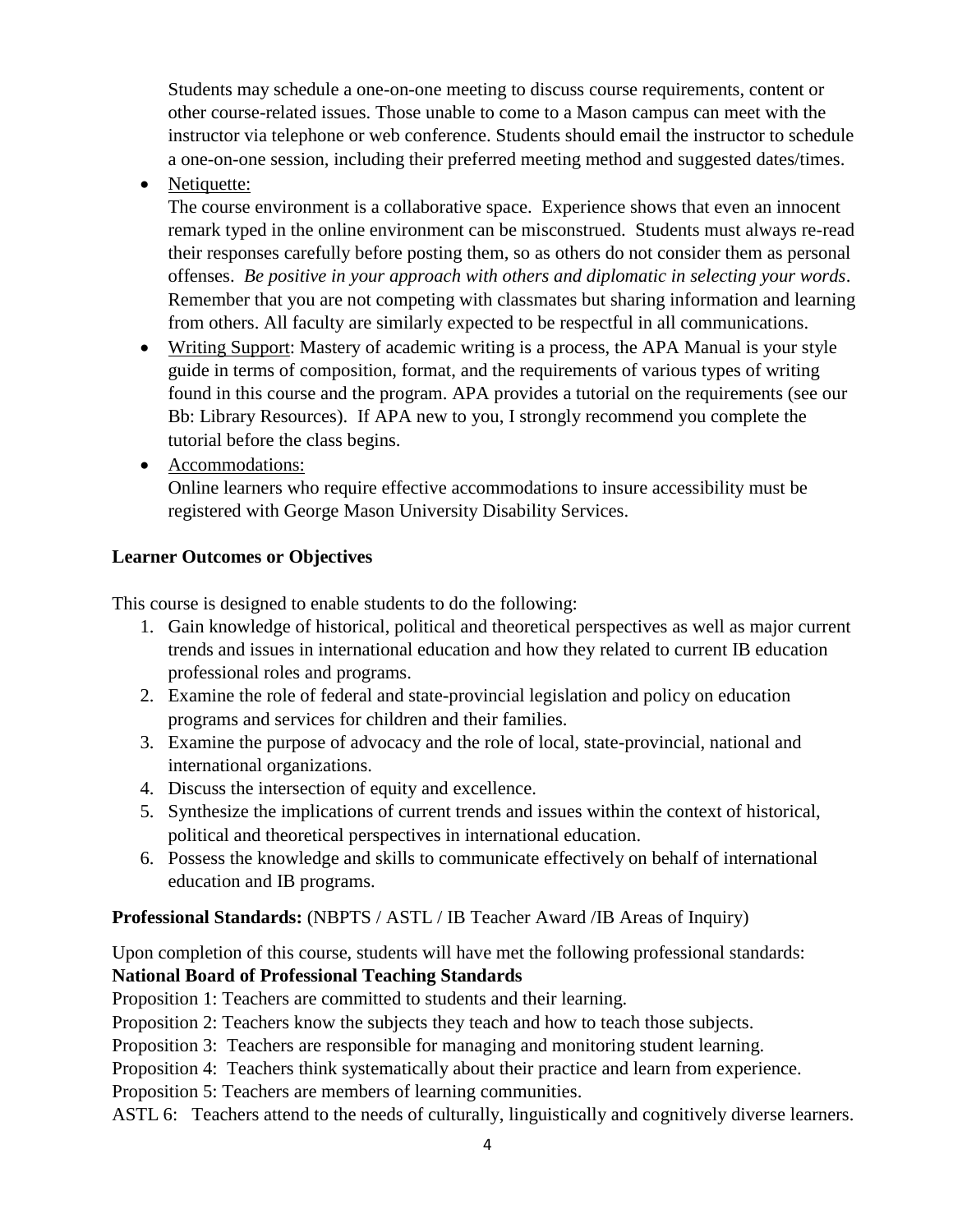ASTL 7: Teachers are change agents, teacher leaders, and partners with colleagues and families.

# **IB Teacher Award Strands:**

**Purpose (0101):** Schools implement IB programmes to develop inquiring, knowledgeable and caring young people who help to create a better and more peaceful world through intercultural understanding and respect.

**Teacher Support (0203):** Learning environments in IB World Schools support and empower teachers.

**Culture through Policy Implementation (0301):** Schools develop, implement, communicate and review effective policies that help to create a school culture in which IB philosophy can thrive.

**Students as Lifelong Learners (0402):** Learning in IB schools aims to develop students ready for further education and life beyond the classroom.

**Approaches to Teaching (0403):** IB programmes encourage approaches to teaching that create learning experiences that are shown to be meaningful to the school community.

**Approaches to Assessment (0404):** Learning, teaching, and assessment effectively inform and influence one another.

# **IB Standards:**

*Area of Inquiry 1: Curriculum Processes*

- A. What is international education and how does the IBO's mission and philosophy support it?
- A. What is the context in which your IB school exists? What political, social and legislative forces affect the delivery of the program?
- A. How are the aims of the IB program congruent with national philosophy in your context? How are they different?
- B. In what ways does your program support intercultural awareness and the development of cultural identity? International mindedness?
- B. In what ways does your program come into conflict with local norms, values and beliefs? How is that addressed?

## *Area of Inquiry 4: Professional Learning*

- N. What is reflective practice and how does it support program implementation and enhance practice?
- N. How does your setting promote a Community of Learners?
- N. What is the role of collaborative working practice in supporting program learning outcomes?
- O. In what ways to political, social and legislative matters affect building a community of professional practice?
- O. In what ways is technology supporting your Community of Learners?
- P. How have you used technology to extend your learning community?
- P. How do we determine the effectiveness of our learning community?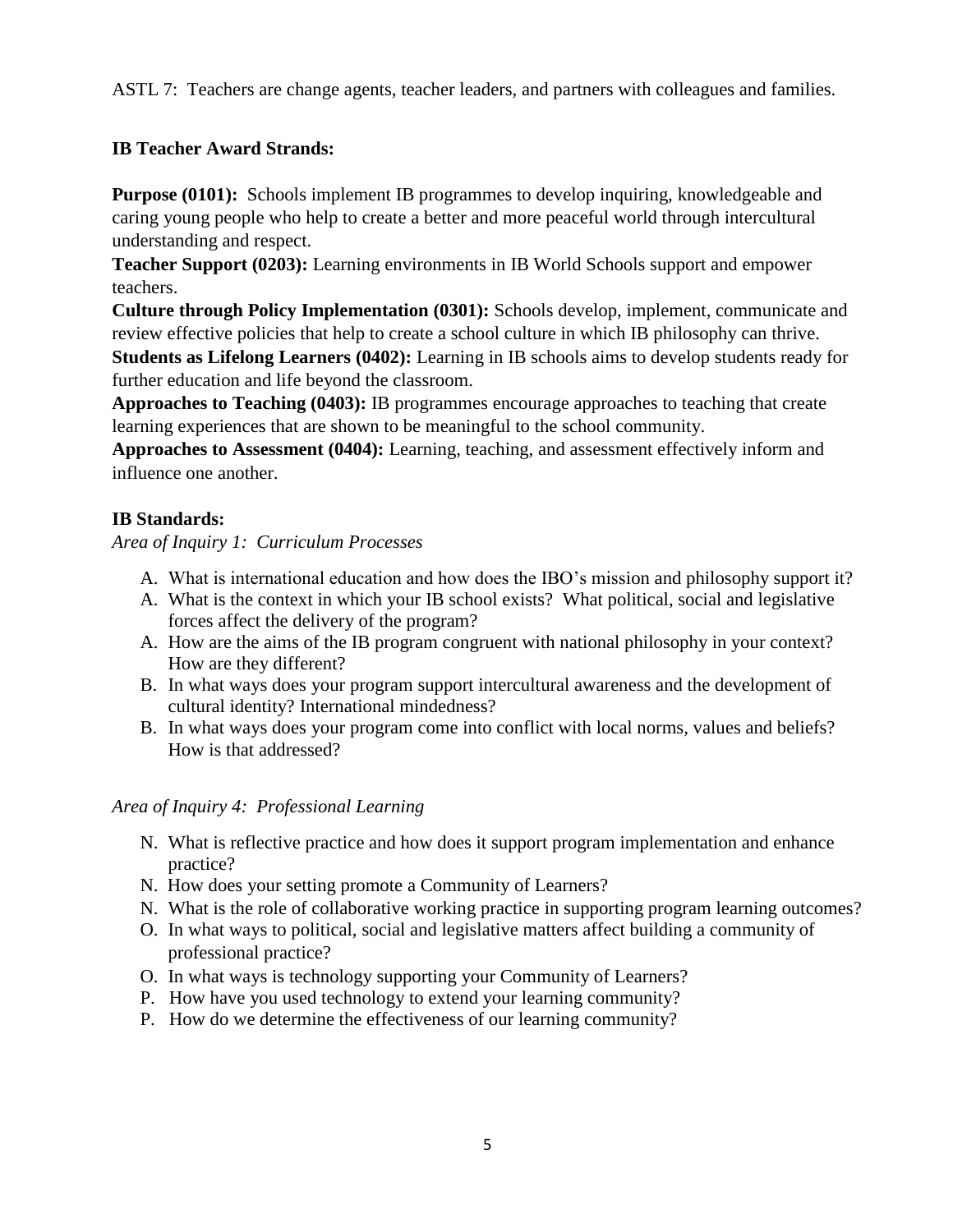| <b>Outcomes</b> | <b>NBPTS/ASTL</b> | <b>IB</b> Strands                     | <b>IB</b> Standards |
|-----------------|-------------------|---------------------------------------|---------------------|
|                 | 1, 5, 7           | 0101, 0301                            | 1 A, B; 4 N, O      |
|                 | 1, 5, 7           | 0101, 0203, 0301                      | 1 A, B; 4 N, O      |
|                 | 5, 6, 7           | 0101, 0203, 0301                      | 1 A, B; 4 O, P      |
|                 | 1,6               | 0101, 0301, 0402,<br>0403, 0404       | 1 A, B              |
|                 | 1,4               | 0101, 0203, 0301,<br>0402, 0403, 0404 | 1 A, B              |
|                 | 1, 5, 7           | 0101, 0203                            | 1 A, B; 4 N, O, P   |

### **Learning Objectives and Outcomes Table:**

### **Required Texts**

Belcher, W. L. (2020). *Writing your journal article in twelve weeks: A guide to academic*  publishing success. (2<sup>nd</sup> ed.). University of Chicago Press.

### **Recommended Texts**

American Psychological Association. (2020). *Publication manual of the American Psychological*  Association: The official guide to APA style. (7<sup>th</sup> ed.). American Psychological Association.

Additional readings will be drawn from contemporary journals and practitioner texts as well as published research on international education and International Baccalaureate programmes.

Technology Resources:

- All students are required to have access to a computer with Internet access and a current GMU email account.
- All students will be enrolled in the Program Resource Center (PRC) through the International Baccalaureate.

Relevant Websites:

- International Baccalaureate Organization, [http://www.ibo.org](http://www.ibo.org/)
- Practitioner Research as Staff Development, [http://www.aelweb.vcu.edu](http://www.aelweb.vcu.edu/)
- American Psychological Association, [http://www.apa.org](http://www.apa.org/)

### **Course Performance Evaluation**

Students are expected to submit all assignments on time in the manner outlined by the instructor (e.g., Blackboard, Tk20, hard copy).

# **TK20 PERFORMANCE-BASED ASSESSMENT SUBMISSION REQUIREMENT (Journal Manuscript)**

Every student registered for any Teaching Culturally, Linguistically Diverse & Exceptional Learners program course with a required performance-based assessment is required to submit this assessment to Tk20 through Blackboard (regardless of whether the student is taking the course as an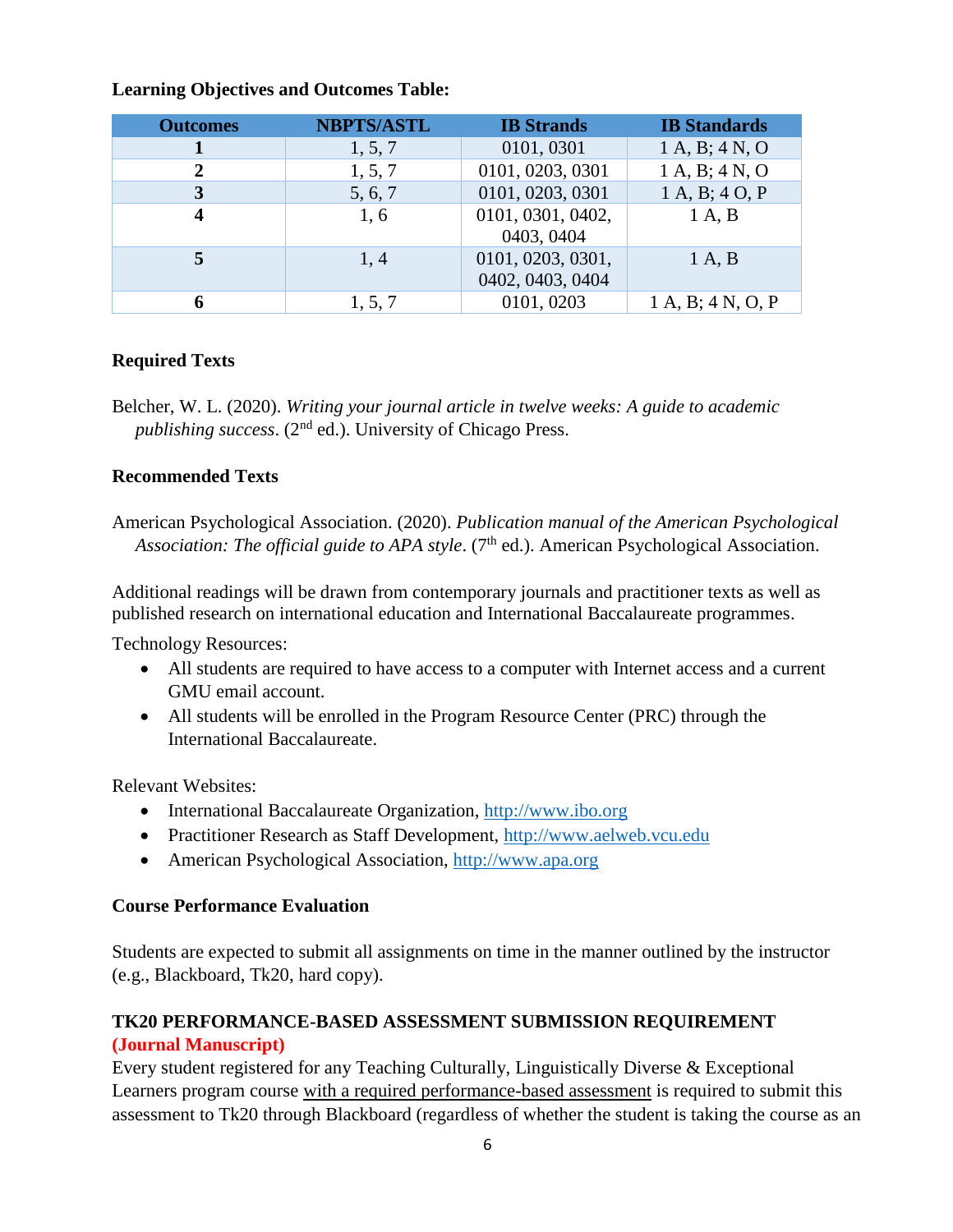elective, a one-time course or as part of an undergraduate minor). Evaluation of the performancebased assessment by the course instructor will also be completed in Tk20 through Blackboard. Failure to submit the assessment to Tk20 (through Blackboard) will result in the course instructor reporting the course grade as Incomplete (IN). Unless the IN grade is changed upon completion of the required Tk20 submission, the IN will convert to an F nine weeks into the following semester.

# **FIELDWORK REQUIREMENT**

## **There is no fieldwork requirement for EDUC 627.**

| <b>Assignment Description</b>                          | <b>Grade</b><br>$\frac{0}{0}$ | <b>Outcomes Addressed</b> | <b>Due Date</b>             |
|--------------------------------------------------------|-------------------------------|---------------------------|-----------------------------|
| <b>Informed Class</b><br><b>Participation/Module</b>   | 10                            | 1, 2, 3, 4                | <b>Weekly</b>               |
| <b>Discussion</b>                                      |                               |                           |                             |
| <b>Activities: Abstract, Outline</b>                   | 15                            | All                       | <b>May 31, June 21, and</b> |
| & Intro                                                |                               |                           | <b>July 12</b>              |
| <b>Idea Paper</b>                                      | 15                            | All                       | <b>June 7</b>               |
| <b>Annotated Bibliography &amp;</b><br><b>Abstract</b> | 15                            | 1, 2, 3, 5                | July 5                      |
| <b>Peer Draft Review</b>                               | 10                            | 1, 5, 6                   | July 26                     |
| <b>PBA/Journal Manuscript</b>                          | 35                            | All                       | <b>August 8</b>             |

### **Assignments and/or Examinations**

## **Grading**

At George Mason University course work is measured in terms of quantity and quality. A credit normally represents one hour per week of lecture or recitation or not fewer than two hours per week of laboratory work throughout a semester. The number of credits is a measure of quantity. The grade is a measure of quality. The university-wide system for grading graduate courses is as follows:

| <b>Grade</b>   | <b>GRADING</b> | <b>Grade Points</b> | <b>Interpretation</b>                   |
|----------------|----------------|---------------------|-----------------------------------------|
| $A+$           | $=100$         | 4.00                | Represents mastery of the subject       |
| A              | 94-99          | 4.00                | through effort beyond basic             |
| $A -$          | 90-93          | 3.67                | requirements                            |
| $B+$           | 85-89          | 3.33                | <b>Reflects an understanding of and</b> |
| B              | 80-84          | 3.00                | the ability to apply theories and       |
|                |                |                     | principles at a basic level             |
| $\mathsf{C}^*$ | 70-79          | 2.00                | Denotes an unacceptable level of        |
| $\mathbf{F}^*$ | $69$           | 0.00                | understanding and application of        |
|                |                |                     | the basic elements of the course        |

**Note: "C" is not satisfactory for a licensure course; "F" does not meet requirements of the School of Education.**

**See the University Catalog for details:** <http://catalog.gmu.edu/policies/academic/grading/>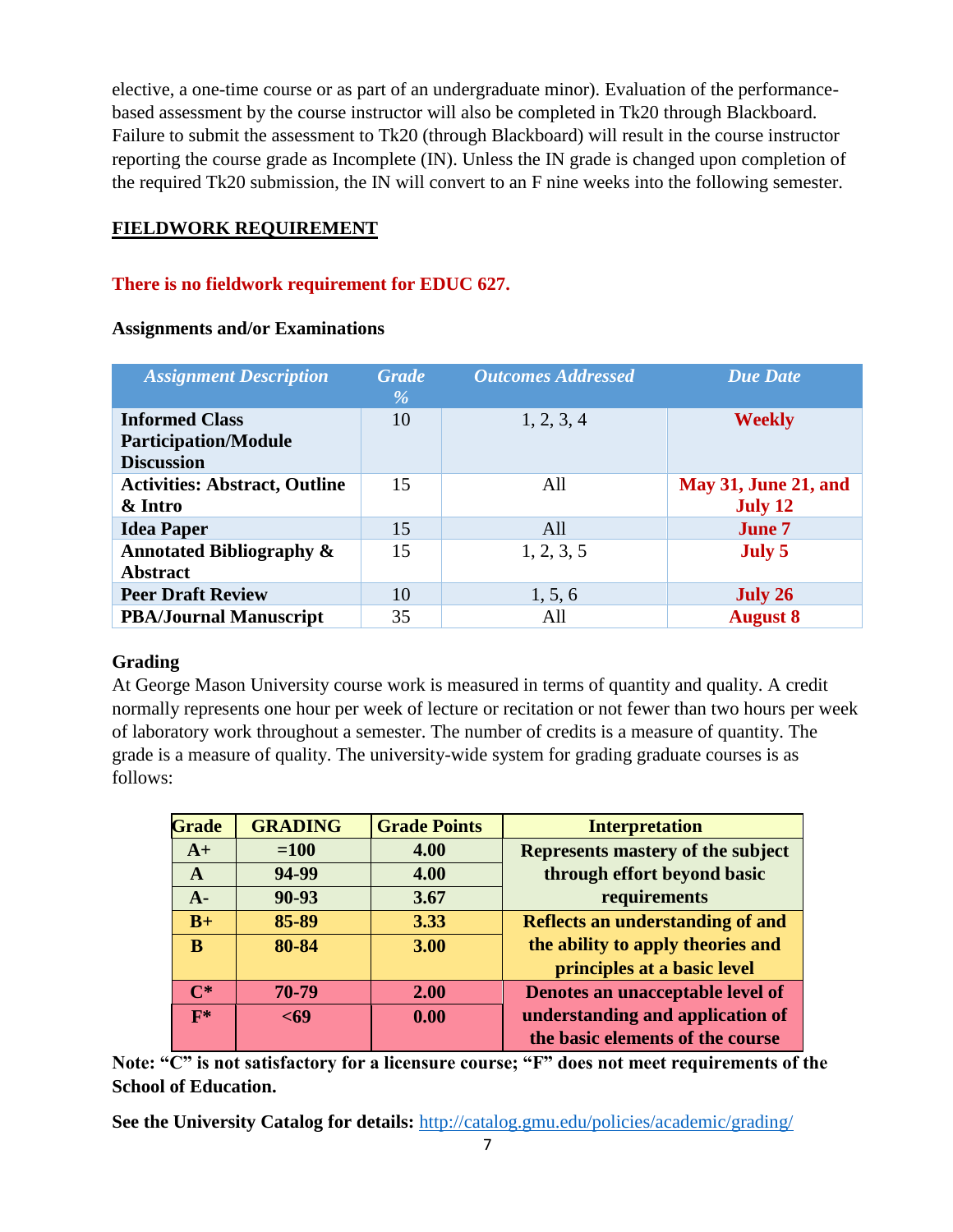### **Honor Code & Integrity of Work**

**Integrity of Work:** TCLDEL students must adhere to the guidelines of the George Mason University Honor Code [\(https://catalog.gmu.edu/policies/honor-code-system/\)](https://catalog.gmu.edu/policies/honor-code-system/). The principle of academic integrity is taken very seriously and violations are treated as such.

### *Violations of the Honor Code* include:

- **1.** Copying a paper or part of a paper from another student (current or past);
- **2.** Reusing work that you have already submitted for another class (unless express permission has been granted by your current professor **before** you submit the work);
- **3.** Copying the words of an author from a textbook or any printed source (including the Internet) or closely paraphrasing without providing a citation to credit the author. For examples of what should be cited, please refer to:<https://owl.english.purdue.edu/owl/resource/589/02/>
- **4.** You may also not "reuse" fieldwork hours. Each placement must have 20 documented hours that are solely for each course that you are in; you may be at the same site, but the same hours may not be counted towards the same course.

## **Late Work Policy**

At the graduate level all work is expected to be of high quality and submitted on the dates due. *Work submitted late will be reduced one letter grade for every day of delay.* Because we live in uncertain times, if you have any extraordinary circumstances (think flood, earthquake, evacuation) that prevent you from submitting your work in a timely manner, it is your responsibility to contact the instructor as soon as possible after the circumstances occur and make arrangements to complete your work. *It is up to the discretion of the instructor to approve the late/makeup work.*

## **Course Withdrawal with Dean Approval**

For graduate and non-degree students, withdrawal after the last day for dropping a course requires approval by the student's academic dean, and is permitted only for nonacademic reasons that prevent course completion (Mason catalog). *Students must contact an academic advisor* in APTDIE to withdraw after the deadline. There is no guarantee that such withdraws will be permitted.

### **Online Participation/Attendance Policy**

Students are expected to participate in **all** online discussions. Not participating in an online discussion will be reflected with a zero for the week and as an absence. **Students with two absences will receive a one-letter grade deduction in their final grade; students with three absences will not receive credit for the course.**

### **Incomplete (IN)**

This grade may be given to students who are in good standing, but who may be unable to complete scheduled course work for a cause beyond reasonable control. The student must then complete all the requirements by the end of the ninth week of the next semester, not including summer term, and the instructor must turn in the final grade by the end of the 9th week. Unless an explicit written extension is filed with the Registrar's Office by the faculty deadline, the grade of IN is changed by the registrar to an F (Mason catalog). Faculty may grant an incomplete with a contract developed by the student with a reasonable time to complete the course at the discretion of the faculty member.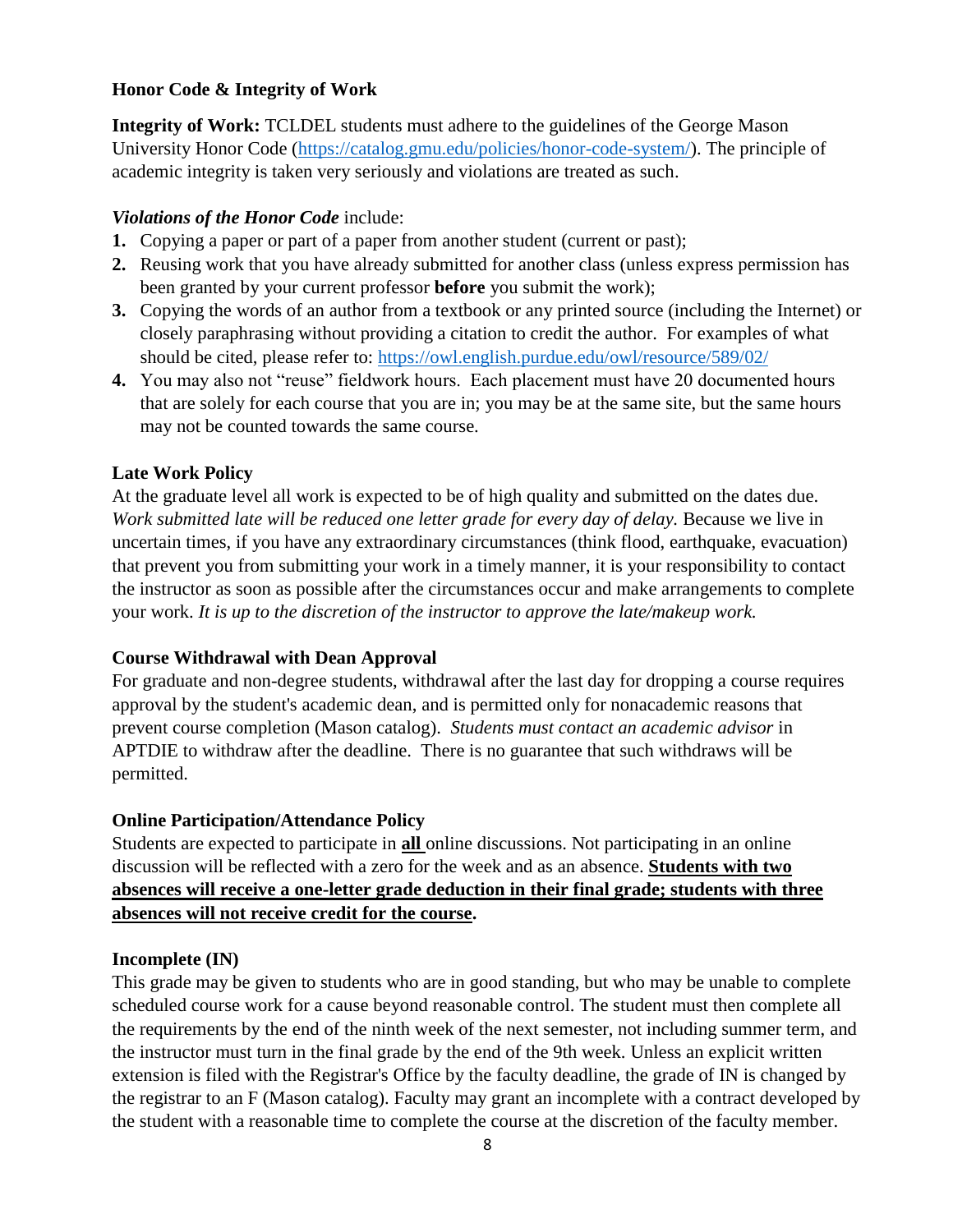The faculty member does not need to allow up to the following semester for the student to complete the course. A copy of the contract will be kept on file in the APTDIE office.

# **GMU E-MAIL AND WEB POLICY:**

Mason uses electronic mail [\(www.gmu.edu/email\)](http://www.gmu.edu/email) to provide official information to students. Examples include notices from the library, notices about academic standing, financial aid information, class materials, assignments, questions, and instructor feedback. Students are responsible for the content of university communication sent to their Mason e-mail account and are required to activate that account and check it regularly (Mason catalog). All communication sent for this course will be sent to your Mason email account.

All communication sent for this course will be sent to your Mason email account. I will respond to emails as soon as I can, but generally within 24 hours unless there is an out of office message up explaining a delay.

## **Core Values Commitment**

The College of Education and Human Development is committed to collaboration, ethical leadership, innovation, research-based practice, and social justice. Students are expected to adhere to these principles: [http://cehd.gmu.edu/values/.](http://cehd.gmu.edu/values/)

## **GMU Policies and Resources for Students**

### *Policies*

- Students must adhere to the guidelines of the Mason Honor Code (see <https://catalog.gmu.edu/policies/honor-code-system/> ).
- Students must follow the university policy for Responsible Use of Computing (see [http://universitypolicy.gmu.edu/policies/responsible-use-of-computing/\)](http://universitypolicy.gmu.edu/policies/responsible-use-of-computing/).
- Students are responsible for the content of university communications sent to their Mason email account and are required to activate their account and check it regularly. All communication from the university, college, school, and program will be sent to students **solely** through their Mason email account.
- Students with disabilities who seek accommodations in a course must be registered with George Mason University Disability Services. Approved accommodations will begin at the time the written letter from Disability Services is received by the instructor (see [http://ds.gmu.edu/\)](http://ds.gmu.edu/).
- Students must silence all sound emitting devices during class unless otherwise authorized by the instructor.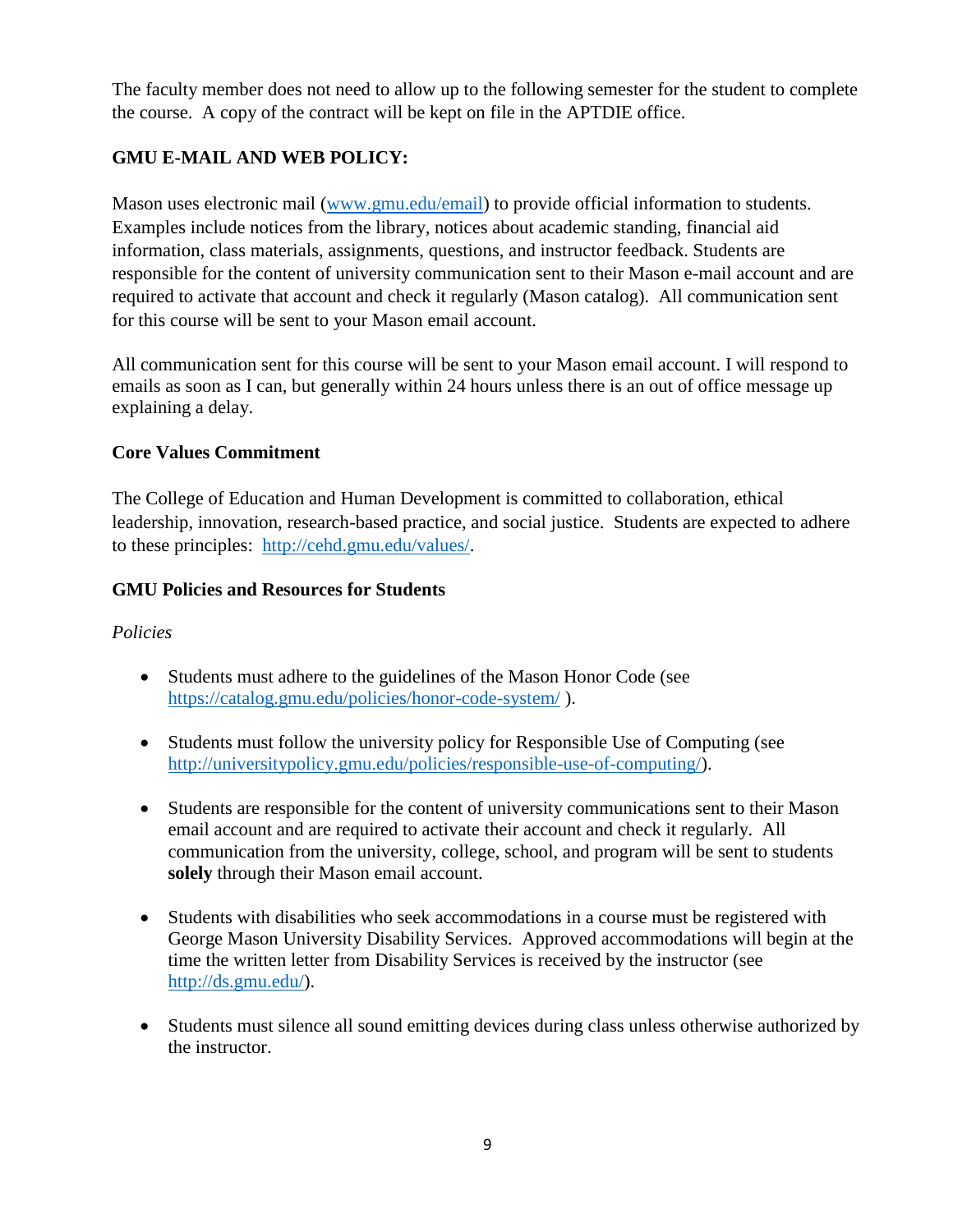### *Campus Resources*

- Support for submission of assignments to Tk20 should be directed to [tk20help@gmu.edu](mailto:tk20help@gmu.edu) or [https://cehd.gmu.edu/aero/tk20.](https://cehd.gmu.edu/aero/tk20) Questions or concerns regarding use of Blackboard should be directed to [https://its.gmu.edu/knowledge-base/blackboard-instructional-technology](https://its.gmu.edu/knowledge-base/blackboard-instructional-technology-support-for-students/)[support-for-students/.](https://its.gmu.edu/knowledge-base/blackboard-instructional-technology-support-for-students/)
- For information on student support resources on campus, see <https://ctfe.gmu.edu/teaching/student-support-resources-on-campus>

### **Notice of mandatory reporting of sexual assault, interpersonal violence, and stalking:**

As a faculty member, I am designated as a "Responsible Employee," and must report all disclosures of sexual assault, interpersonal violence, and stalking to Mason's Title IX Coordinator per University Policy 1202. If you wish to speak with someone confidentially, please contact one of Mason's confidential resources, such as Student Support and Advocacy Center (SSAC) at 703-380- 1434 or Counseling and Psychological Services (CAPS) at 703-993-2380. You may also seek assistance from Mason's Title IX Coordinator by calling 703-993-8730, or emailing [titleix@gmu.edu.](mailto:titleix@gmu.edu)

**For additional information on the College of Education and Human Development, please visit our website [https://cehd.gmu.edu/students/.](https://cehd.gmu.edu/students/)**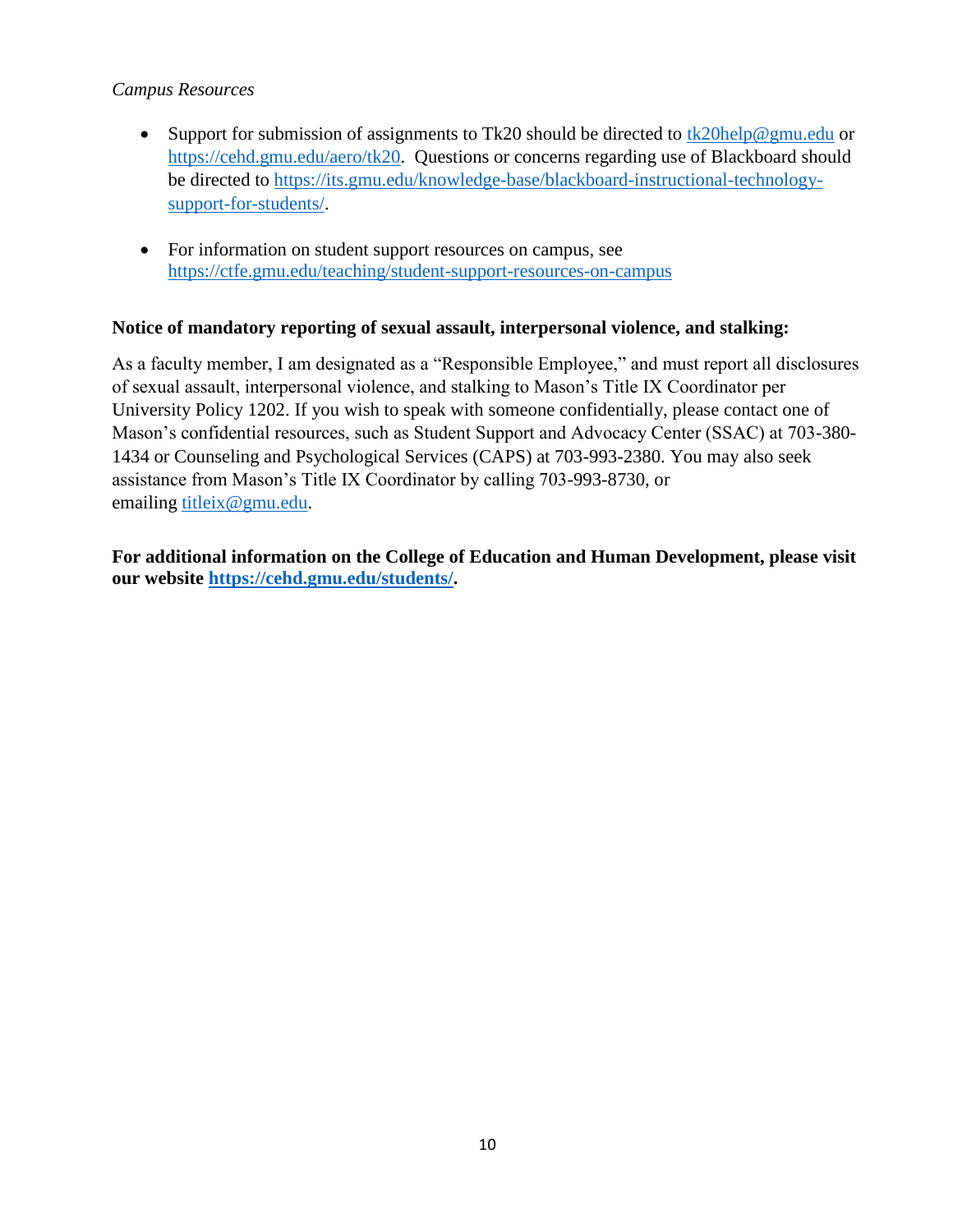## **COURSE SCHEDULE**

*Please read due dates carefully. Because of holidays that occur during the course, I have adjusted due dates to sometimes not be at the end of the module. Please plan your work accordingly. Due dates that are not at the end of the module week are noted in red.* 

| Module 1        | <b>Research and academic writing</b>                     |  |
|-----------------|----------------------------------------------------------|--|
| <b>Dates</b>    | May $17 -$ May 23                                        |  |
| <b>Readings</b> | Belcher Week 0 (this starts on page 390) and pages 14-33 |  |
| Assignments due | 1. Participate in discussion one                         |  |

| <b>Module 2</b> | <b>Metacognition</b>                                                                                                              |
|-----------------|-----------------------------------------------------------------------------------------------------------------------------------|
| <b>Dates</b>    | May $24 -$ May 30                                                                                                                 |
| <b>Readings</b> | Making the Abstract Explicit: The Role of Metacognition in<br>٠<br>Teaching and Learning $-$ pages 1-20 (on Bb)<br>Belcher Week 3 |
| Assignments due | 1. Participate in discussion two<br>2. Abstract Activity Due May 30                                                               |

| <b>Module 3</b> | <b>Intercultural competence</b>                                                                                                                              |  |
|-----------------|--------------------------------------------------------------------------------------------------------------------------------------------------------------|--|
| <b>Dates</b>    | May $31 -$ June 6                                                                                                                                            |  |
| <b>Readings</b> | Intercultural Competence of English Language Teachers in<br>٠<br>International Baccalaureate World Schools in Turkey and<br>Abroad (on Bb)<br>Belcher Week 3 |  |
| Assignments due | 1. Participate in discussion three<br>2. Idea Paper Due on <b>June 6</b>                                                                                     |  |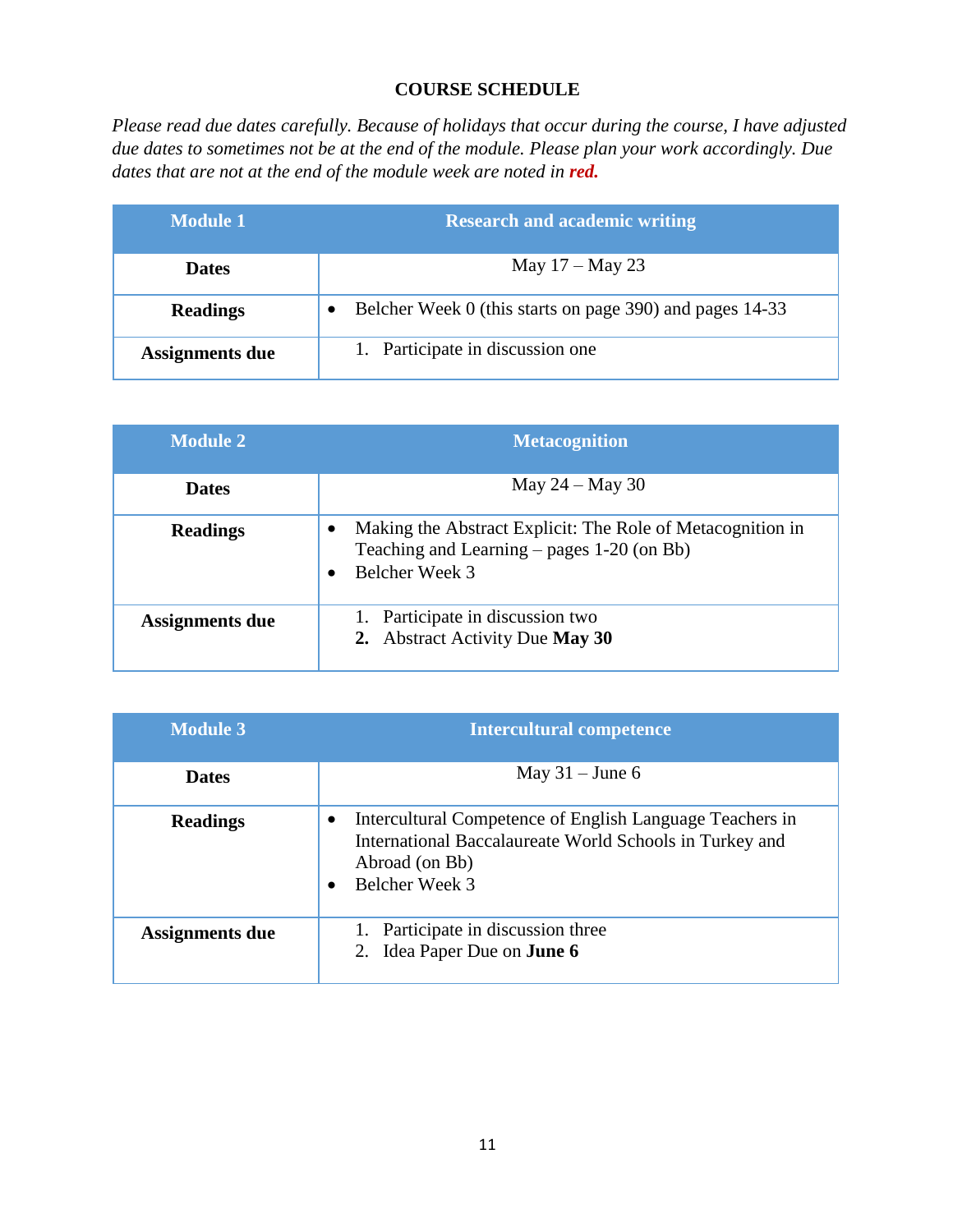| <b>Module 4</b>        | Diversity, equity, inclusion, and justice (DEIJ)                                                                                                                                                             |
|------------------------|--------------------------------------------------------------------------------------------------------------------------------------------------------------------------------------------------------------|
| <b>Dates</b>           | June $7 -$ June 13                                                                                                                                                                                           |
| <b>Readings</b>        | Decolonise IB: How International School Alumni Are<br>Mobilizing to Diversify the Expat Curriculum (on Bb)<br>Culturally Responsive Curriculum Scorecard (on Bb)<br>The Urgency of Intersectionality (on Bb) |
| <b>Assignments due</b> | 1. Participate in discussion four                                                                                                                                                                            |

| <b>Module 5</b> | <b>Language issues</b>                                                                                                                                              |
|-----------------|---------------------------------------------------------------------------------------------------------------------------------------------------------------------|
| <b>Dates</b>    | June $14 -$ June $20$                                                                                                                                               |
| <b>Readings</b> | Language Ideologies in a U.S. State-Funded International<br>School: The Invisible Linguistic Repertoires of Bilingual<br>Refugee Students (on Bb)<br>Belcher Week 5 |
| Assignments due | 1. Participate in discussion five<br>2. Outline Activity Due <b>June 20</b>                                                                                         |

| Module 6               | <b>Professional learning</b>                                                            |
|------------------------|-----------------------------------------------------------------------------------------|
| <b>Dates</b>           | June $21 -$ June $27$                                                                   |
| <b>Readings</b>        | Evaluating Professional Development of Educators in an<br>International Context (on Bb) |
| <b>Assignments due</b> | 1. Participate in discussion six                                                        |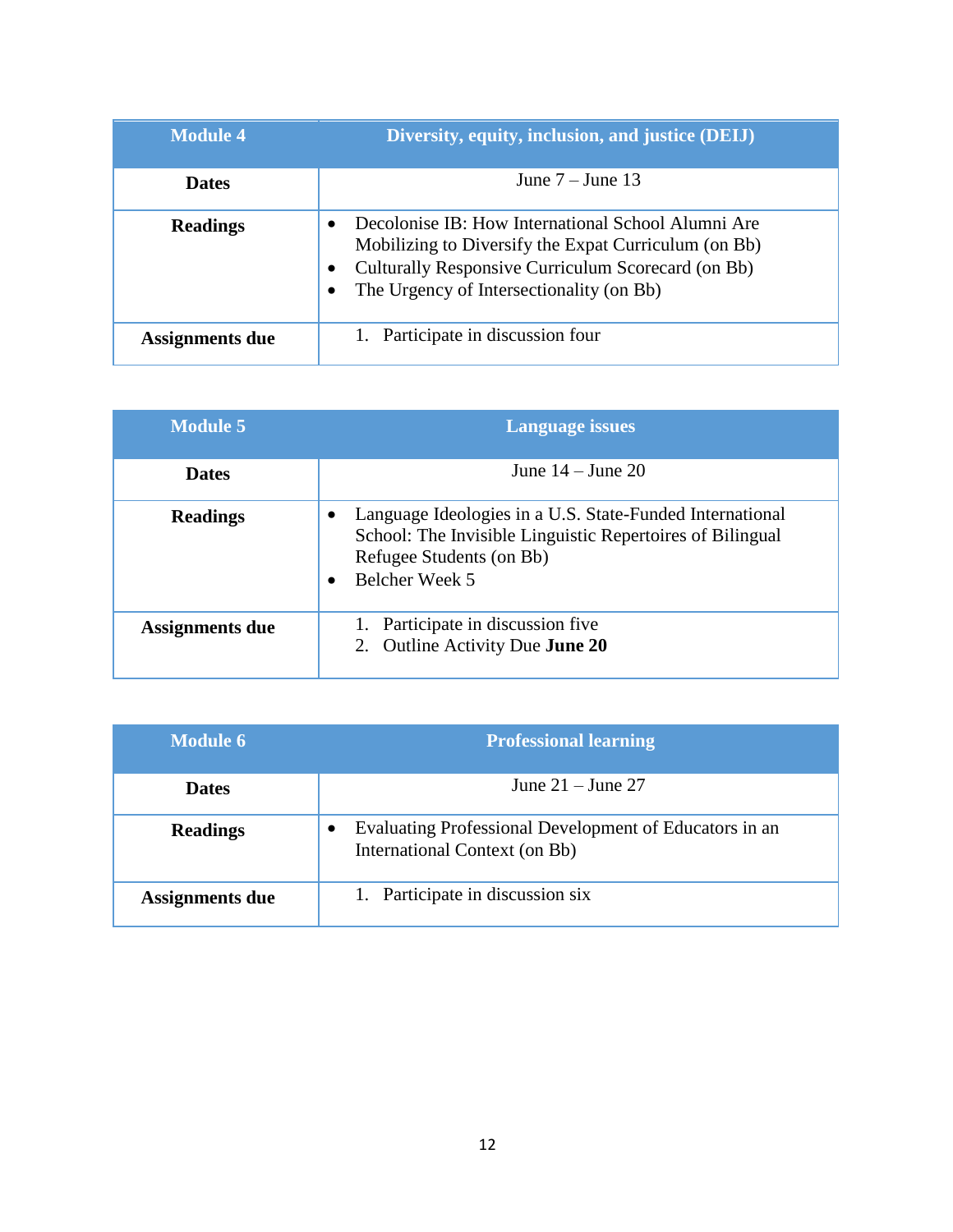| <b>Module 7</b>        | <b>Analyzing and presenting evidence</b>          |
|------------------------|---------------------------------------------------|
| <b>Dates</b>           | June $28 -$ July 4                                |
| <b>Readings</b>        | Belcher Week 7 and 8                              |
| <b>Assignments due</b> | 1. Annotated Bibliography and Abstract Due July 1 |

| Module 8        | Leadership                                                                                                                                |  |
|-----------------|-------------------------------------------------------------------------------------------------------------------------------------------|--|
| <b>Dates</b>    | July $5 -$ July 11                                                                                                                        |  |
| <b>Readings</b> | International Schools: Leadership Reviewed (on Bb)<br>$\bullet$                                                                           |  |
| Assignments due | 1. Participate in discussion seven<br>2. Email journal manuscript draft to peer by <b>July 10</b><br>3. Introduction Activity Due July 11 |  |

| <b>Module 9</b>        | <b>Drafting and editing</b>                                                                                                                       |  |
|------------------------|---------------------------------------------------------------------------------------------------------------------------------------------------|--|
| <b>Dates</b>           | July $12$ – July 18                                                                                                                               |  |
| <b>Readings</b>        | Belcher Week 9                                                                                                                                    |  |
| <b>Assignments due</b> | 1. Work on drafts and peer editing.<br>2. If you have specific questions about your PBA, please<br>schedule a conference with Dr. Daly this week. |  |

| <b>Module 10</b> | <b>Refining your writing and responding to feedback</b>                             |
|------------------|-------------------------------------------------------------------------------------|
| <b>Dates</b>     | July $19$ – July 25                                                                 |
| <b>Readings</b>  | Belcher Week 10                                                                     |
| Assignments due  | 1. Peer Draft Review Due <b>July 22</b><br>2. Conferences with Dr. Daly (as needed) |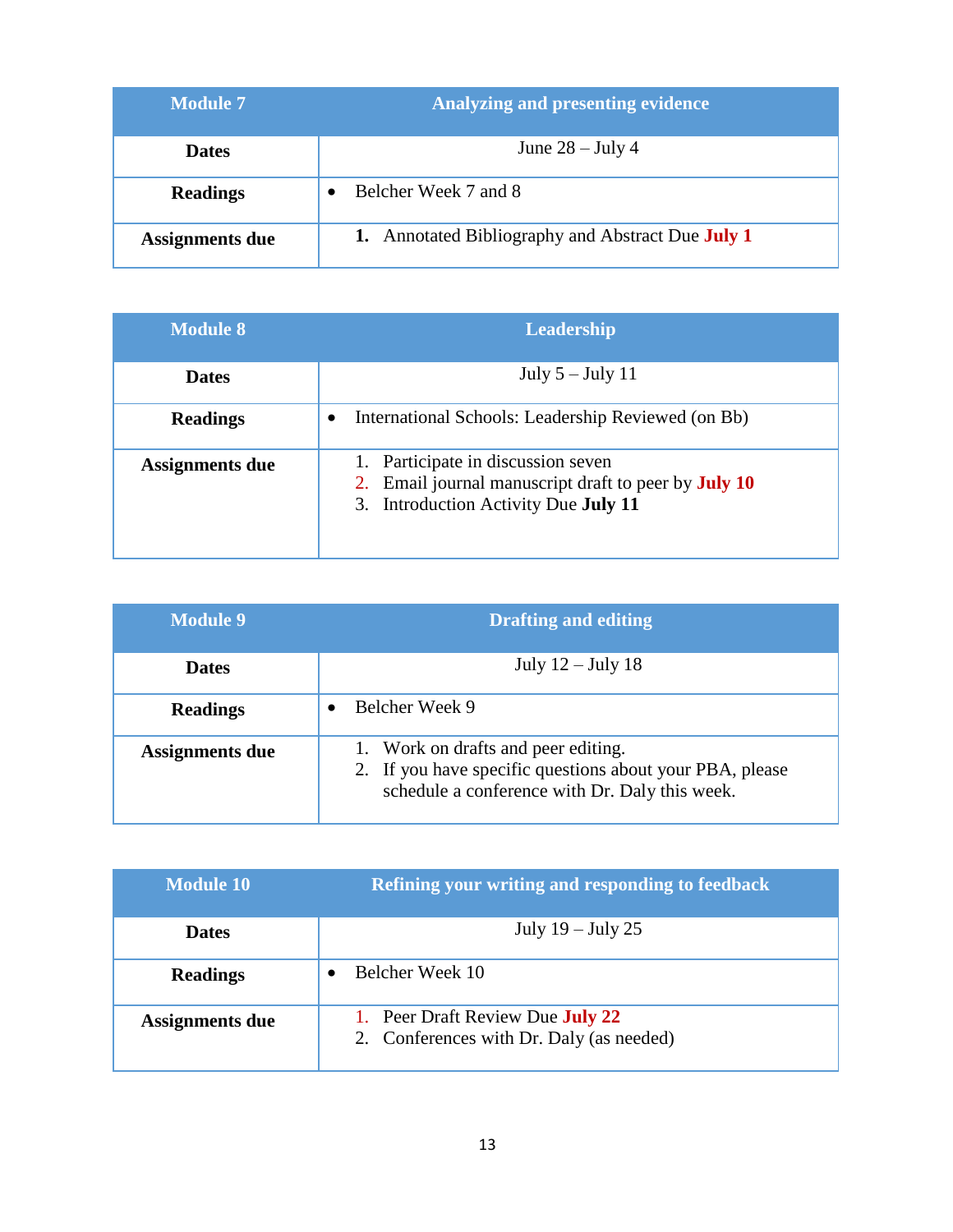| $\overline{\mathbf{Module}}$ 11 | <b>Editing and final checks</b>    |
|---------------------------------|------------------------------------|
| <b>Dates</b>                    | July $26 -$ August 1               |
| <b>Readings</b>                 | Belcher Week 11                    |
| <b>Assignments due</b>          | 1. Participate in discussion eight |

| <b>Module 12</b>       | <b>Wrapping up</b>                                                                                                                                                                                                        |  |  |
|------------------------|---------------------------------------------------------------------------------------------------------------------------------------------------------------------------------------------------------------------------|--|--|
| <b>Dates</b>           | August $2 -$ August 8                                                                                                                                                                                                     |  |  |
| <b>Readings</b>        | None                                                                                                                                                                                                                      |  |  |
| <b>Assignments due</b> | 1. Complete discussion nine – No response to colleagues<br>required<br>2. Journal manuscript due <b>August 8</b><br>3. Complete EDUC 627 post-assessment (in Bb) by <b>August 8</b><br>4. Complete Mason evaluation - TBD |  |  |

### **Explanations of Assignments**

#### **Informed Class Participation – 10% of Grade – Cumulative**

Informed class participation is evidenced by thoughtful, thorough completion of **all** activities in the modules as requested. Your discussion and other work should reflect deep learning from readings and any other online content. Work within each module must reflect thorough preparation, which will be evidenced by critically analyzing, asking questions, making observations, and sharing reflections as well as by offering specific examples for incorporating learning from the course into current and/or future practice.

The main participatory activity for this course will be engaging in conversation with classmates via the Discussion Board. The Discussion Board provides opportunities for students to engage with course content, ask questions, explore ideas, and reflect. It is not acceptable to wait until the end of the week to post your comments as you will not be able to engage fully in the discussion, and others will not have an opportunity to engage with your thoughts and comments. **Each module will begin on a Monday and run through the following Sunday.** You must start posting for each module by **Thursday at 11:59 (EST)** so that the class will have Friday through Sunday to engage in conversation. Discussion board for each module will be "open" only during the week that the module is active. You will always be able to go back and read earlier responses, but you will only be able to physically post in that week's discussion board during the week we are working on it.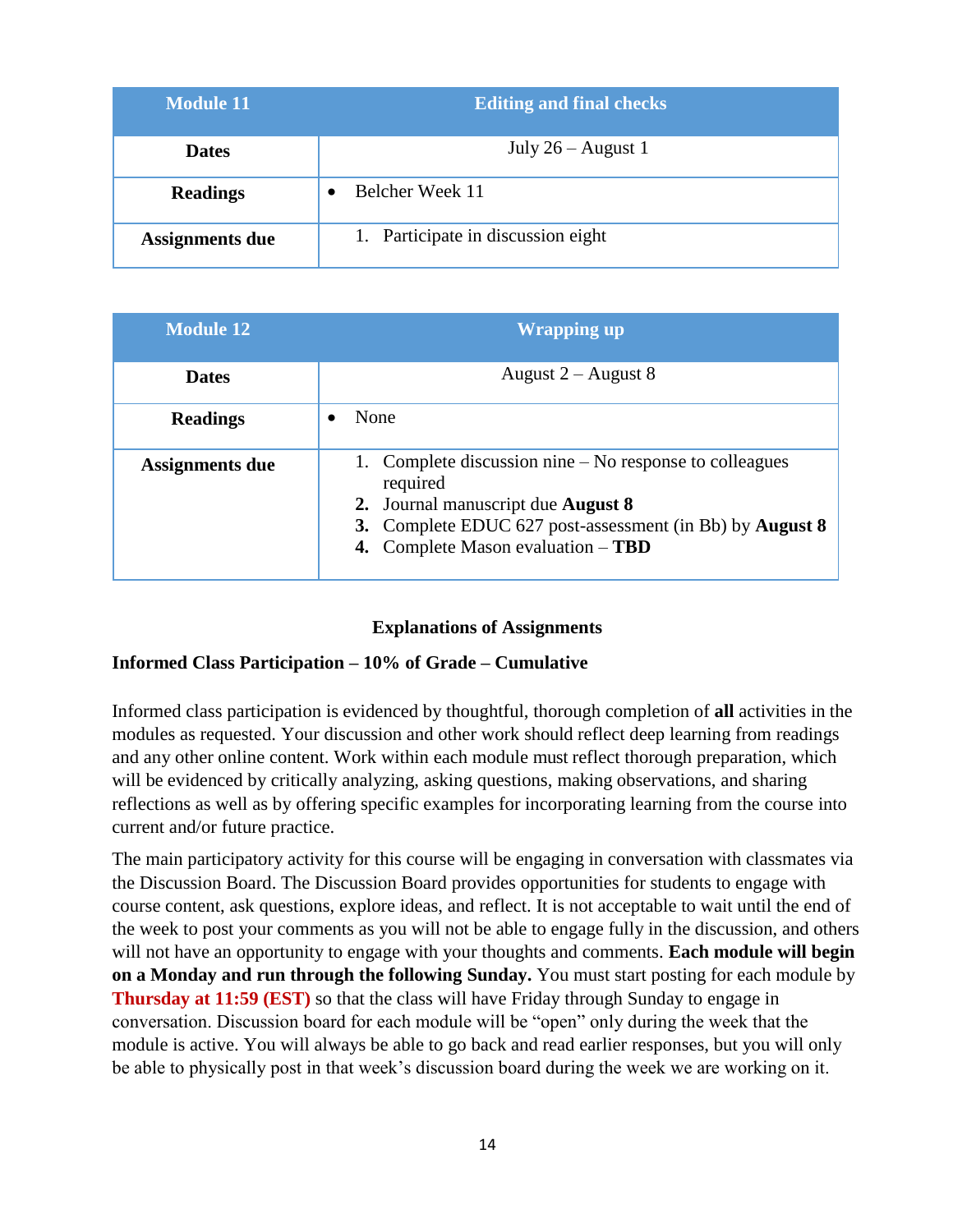Responses to my post/query should be at least one full, considered paragraph. You should cite texts in parentheses from course readings that are referred to in the post. Full APA 7 citations are required for texts outside of readings in the Course Schedule. Please do not put citations/links that take someone to a login page; a full APA citation allows someone else to find the source easily. Please try to avoid direct quotations in the Discussion Board. Instead, paraphrase scholars and readings and weave connections together with your own thinking.

Responses to classmates is an opportunity to extend the dialogue and allows you to pose thoughtful questions concerning the weekly topics. Your response to your peers' can be anywhere from a few sentences to several paragraphs and can also offer additional resources if applicable. All responses must be thoughtful and respectful. You must respond to *at least two peers* during each module. Postings should be distributed during the discussion period (not concentrated all on one day or at the beginning and/or end of the period).

\*Please note: it is acceptable to post your responses to my initial questions at the same time. However, your responses to your colleagues should be distributed throughout the course of the module and not done at one time.

A rubric for grading the Informed Class Participation/Module Discussion will be posted on Blackboard.

## **Activities – 15% of Grade – 5 % Each**

There will be three activities for you to do over the course of the semester: the *Abstract Activity*, the *Outline Activity*, and the *Introduction Activity*. Each activity is meant to provide you with scaffolding and support as you work on your PBA. Assignment information sheets and rubrics will be provided in Blackboard. They are due on *May 30***,** *June 20***, and** *July 11* respectively.

## **Idea Paper**

This paper is to be to be a space for the student to propose a topic for the final journal manuscript. It should be *no more than three pages in length* (in APA 7 format) and should discuss the topic, the reasoning for the pursuit of the topic, the application to the student's educational role, and the proposed thesis/direction. It is expected that the student has done a small amount of preliminary research before writing the proposal and reference are provided. Feedback will be provided from the idea paper and topics will be approved or modifications might be suggested. Conferences can be set up to discuss possible topics.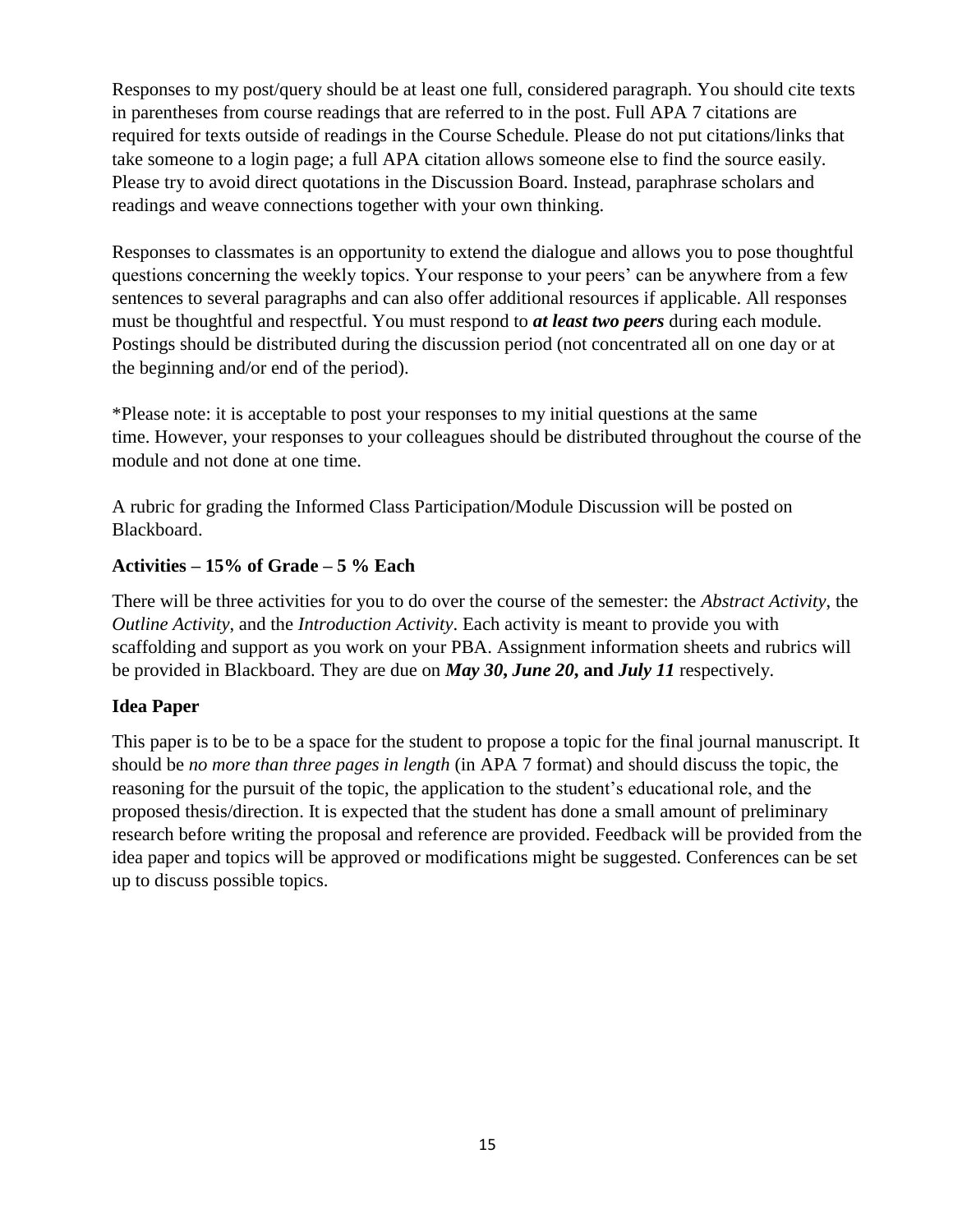| Idea Paper (15% of grade) |                                                                                                                          |                                                                                  |                                                                                  |                                                                                                                |
|---------------------------|--------------------------------------------------------------------------------------------------------------------------|----------------------------------------------------------------------------------|----------------------------------------------------------------------------------|----------------------------------------------------------------------------------------------------------------|
|                           | <b>Exemplary</b>                                                                                                         | <b>Proficient</b>                                                                | <b>Partially</b><br>proficient                                                   | Not proficient                                                                                                 |
| Criteria:                 | 4                                                                                                                        | $\overline{3}$                                                                   | $\overline{2}$                                                                   | $\mathbf{1}$                                                                                                   |
| <b>Topic Idea</b>         | The project<br>clearly,<br>comprehensively<br>and innovatively<br>addresses the<br>current trend or<br>issue identified. | The project<br>clearly addresses<br>the current trend<br>or issue<br>identified. | The project<br>somewhat<br>addresses the<br>current trend or<br>issue identified | The project does not<br>address the current<br>trend or issue<br>identified.                                   |
| <b>IB Context</b>         | Plan shows<br>sophisticated<br>understanding of<br>the IB context.                                                       | Plan shows some<br>understanding of<br>the IB context.                           | Plan shows<br>limited<br>understanding of<br>the IB context.                     | Plan shows little<br>understanding of the<br>IB context.                                                       |
| Organization              | Work is very<br>clearly organized<br>and very well-<br>written with no<br>significant errors.                            | Work is<br>organized and<br>generally well-<br>written.                          | Organization and<br>errors detract<br>from overall<br>quality.                   | Work is disorganized<br>and poorly written.                                                                    |
| <b>References</b>         | A range of<br>academic<br>references in APA<br>7 is used to very<br>good effect.                                         | Some academic<br>references in<br>APA 7 are<br>included.                         | Some academic<br>references in<br>APA 7 are<br>included.                         | Academic references<br>are missing or<br>incomplete. There<br>also may be<br>significant errors<br>with APA 7. |

### **Annotated Bibliography and Abstract**

This assignment is connected to the PBA and should be done with this assignment in mind. It is designed to get students thinking in the direction of the PBA and allow instructor feedback prior to the final PBA due date. Students should select a topic of relevance around a current trend or issue in IB schools. As students research that topic, they should construct an annotated bibliography of at least **12** sources related to that topic. Sources should be from a variety of scholarly sources in relation to nationality of author, time, and journal and all should be listed with correct APA 7. An Excel file template will be provided to use for this assignment and will be located in Bb. In addition, students should construct and write an abstract of no more than 200 words describing the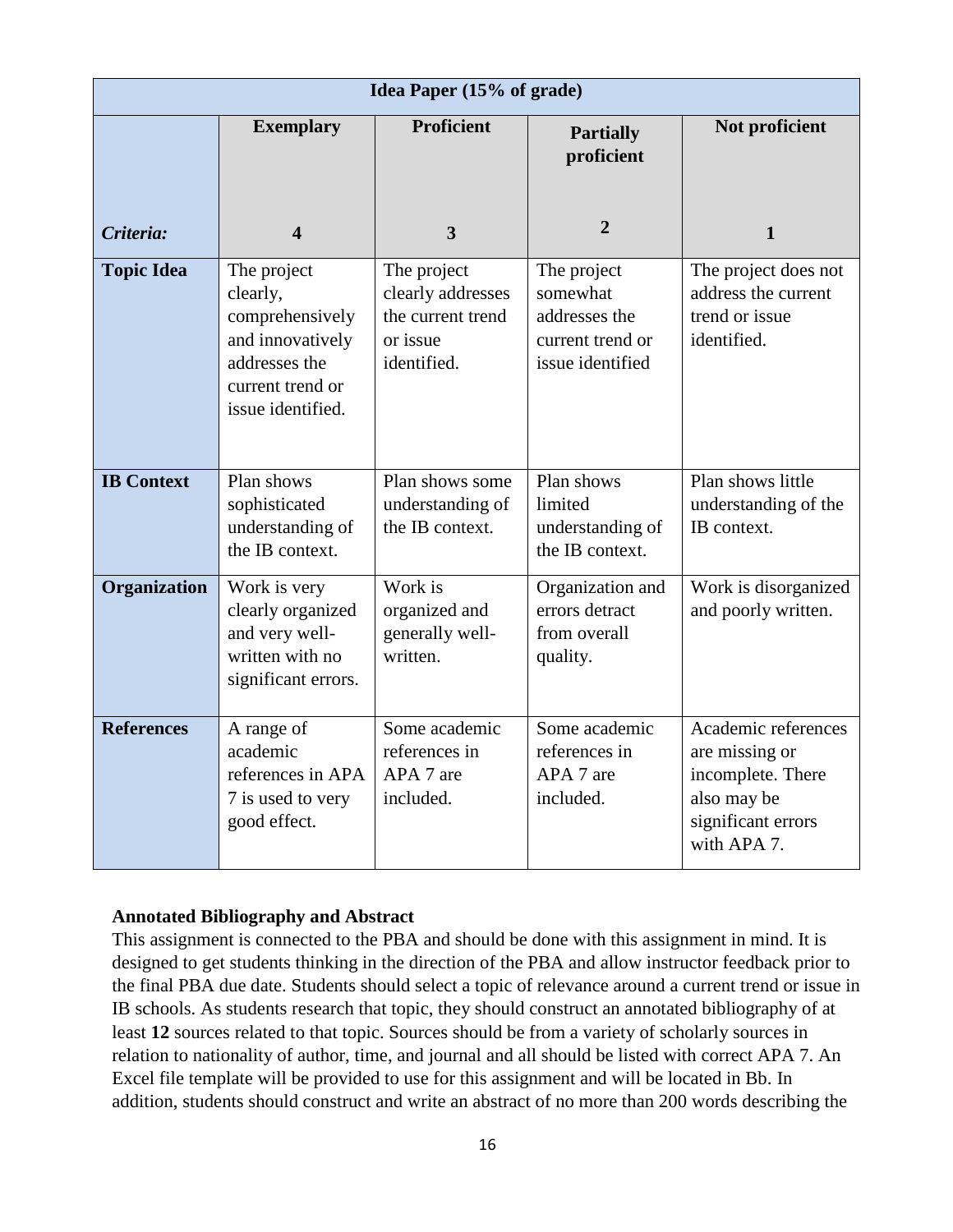content of the journal manuscript. It is suggested that students review abstracts of journal articles including the course readings for models.

| Annotated Bibliography and Abstract (15% of grade) |                                                                                                                                                                           |                                                                                                                                                                             |                                                                                                                                                          |                                                                                                                                          |
|----------------------------------------------------|---------------------------------------------------------------------------------------------------------------------------------------------------------------------------|-----------------------------------------------------------------------------------------------------------------------------------------------------------------------------|----------------------------------------------------------------------------------------------------------------------------------------------------------|------------------------------------------------------------------------------------------------------------------------------------------|
|                                                    | <b>Exemplary</b>                                                                                                                                                          | <b>Proficient</b>                                                                                                                                                           | <b>Partially</b><br>proficient                                                                                                                           | Not proficient                                                                                                                           |
| Criteria:                                          | $\overline{\mathbf{4}}$                                                                                                                                                   | $\overline{3}$                                                                                                                                                              | $\overline{2}$                                                                                                                                           | $\mathbf{1}$                                                                                                                             |
| <b>Research</b><br>Question &<br><b>Abstract</b>   | Clear idea of the<br>research question.<br>Abstract provides<br>detailed<br>information and is<br>well-written.                                                           | Clear idea of the<br>research question.<br>Abstract is clear<br>and provides a<br>good map of<br>paper.                                                                     | Research question<br>may be less<br>defined. Abstract<br>leaves questions<br>that need to be<br>answered.                                                | Research question is<br>hard to ascertain.<br>Abstract is very<br>unclear.                                                               |
| <b>Required</b><br><b>Sources</b>                  | At least 12 sources<br>are provided and<br>annotated.                                                                                                                     | At least 10<br>sources are<br>provided and<br>annotated.                                                                                                                    | At least 8 sources<br>are provided and<br>annotated.                                                                                                     | $< 8$ sources are<br>provided and<br>annotated.                                                                                          |
| <b>APA</b><br>Format                               | Correct APA 7<br>style is used.                                                                                                                                           | Minor mistakes<br>using APA 7<br>style.                                                                                                                                     | <b>Minor</b> mistakes<br>using APA 7<br>style.                                                                                                           | Mistakes made using<br>APA 7 style make it<br>difficult to determine<br>where the source was<br>found.                                   |
| <b>Annotations</b>                                 | Annotations show<br>that the writer<br>clearly understood<br>articles and<br>connects them to<br>their research<br>question as well as<br>evaluated it as<br>scholarship. | Annotations show<br>that the writer<br>understood<br>articles and<br>mostly connects<br>them to their<br>research question<br>as well as<br>evaluated it as<br>scholarship. | Annotations may<br>be less clear<br>about the<br>connections<br>between the<br>research question<br>or how sources<br>were evaluated<br>for scholarship. | Some annotations<br>problematic either in<br>connection between<br>research question or<br>how they were<br>evaluated as<br>scholarship. |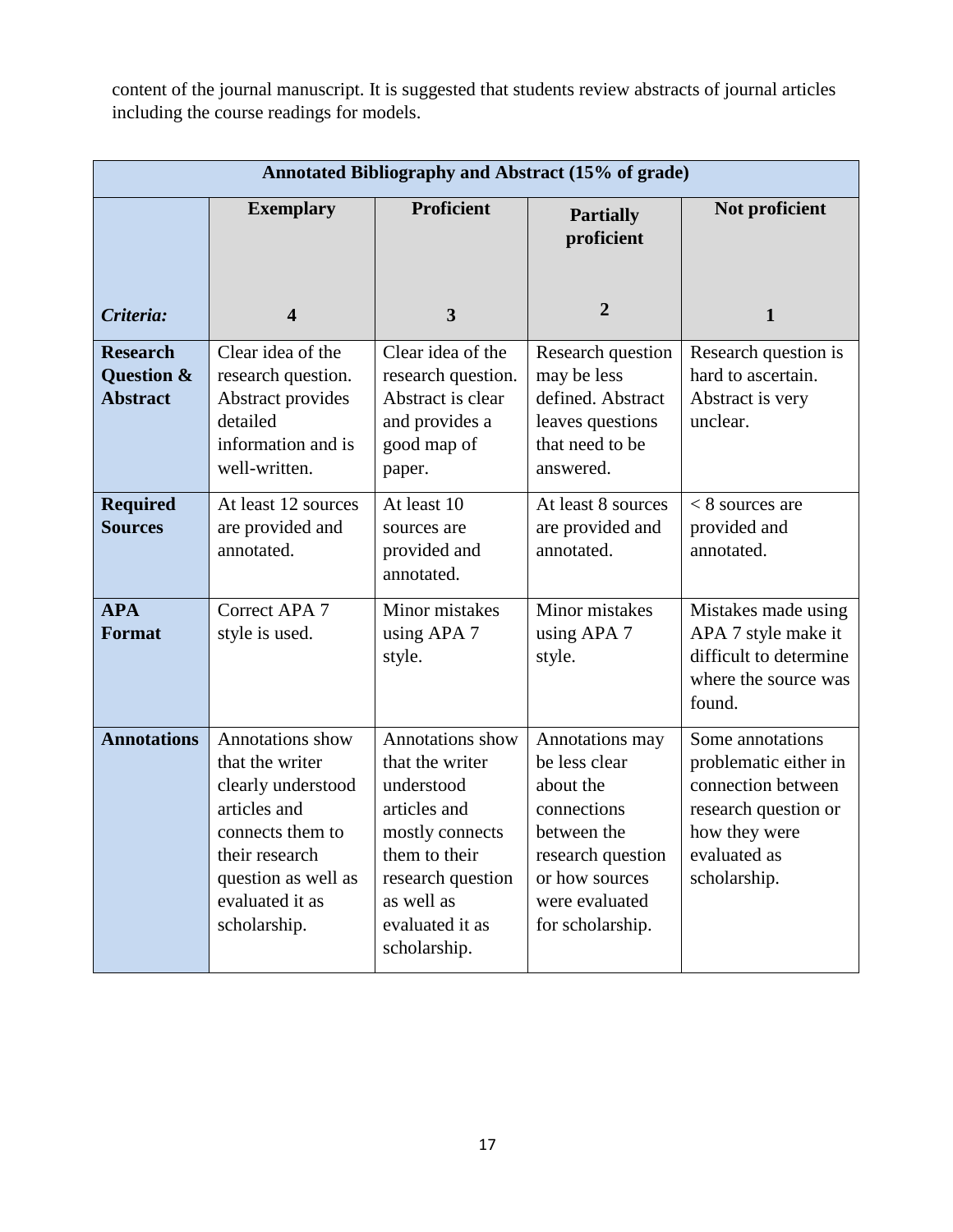| <b>Overall</b> | Very clearly                                        | Clearly organized | Organization and       | Disorganized and    |
|----------------|-----------------------------------------------------|-------------------|------------------------|---------------------|
|                | organized and very                                  | and well-written  | errors detract         | poorly written.     |
|                | well-written with                                   | with few errors.  | from overall           | Academic sources    |
|                | no significant                                      | Academic          | quality of writing.    | are incomplete, out |
|                | errors.                                             | sources used      | Sources may all        | of date, or         |
|                | A range of<br>academic sources<br>used effectively. | effectively.      | be from same<br>place. | disconnected.       |

### **Peer Draft Review**

This assignment is meant to allow students to receive and provide peer feedback of the journal manuscript. It is also meant to keep students on track in writing and working on the journal manuscript. Students will be assigned *no more than two students* to provide their draft paper in Word. Students will then need to read and review the paper making notes using Comments and track changes and then return to the writer so that it can be submitted to Bb for professor review.

| Peer Draft Review (10% of grade)   |                                                                                                                          |                                                                                        |                                                                                                            |                                                                                                   |
|------------------------------------|--------------------------------------------------------------------------------------------------------------------------|----------------------------------------------------------------------------------------|------------------------------------------------------------------------------------------------------------|---------------------------------------------------------------------------------------------------|
|                                    | <b>Exemplary</b>                                                                                                         | <b>Proficient</b>                                                                      | <b>Partially</b><br>proficient                                                                             | Not proficient                                                                                    |
| Criteria:                          | $\boldsymbol{4}$                                                                                                         | 3                                                                                      | $\overline{2}$                                                                                             | $\mathbf{1}$                                                                                      |
| <b>Topic Idea</b>                  | The project<br>clearly,<br>comprehensively<br>and innovatively<br>addresses the<br>current trend or<br>issue identified. | The project<br>clearly addresses<br>the current trend<br>or issue<br>identified.       | The project<br>somewhat<br>addresses the<br>current trend or<br>issue identified                           | The project does not<br>address the current<br>trend or issue<br>identified.                      |
| <b>Draft</b><br><b>Development</b> | Draft shows<br>significant<br>development of<br>ideas and student<br>is making<br>excellent<br>progress.                 | Draft shows good<br>development of<br>ideas and student<br>is making good<br>progress. | Draft shows<br>limited<br>development of<br>ideas and student<br>may need to do<br>additional<br>research. | Draft has limited<br>development and<br>student definitely<br>needs to do<br>additional research. |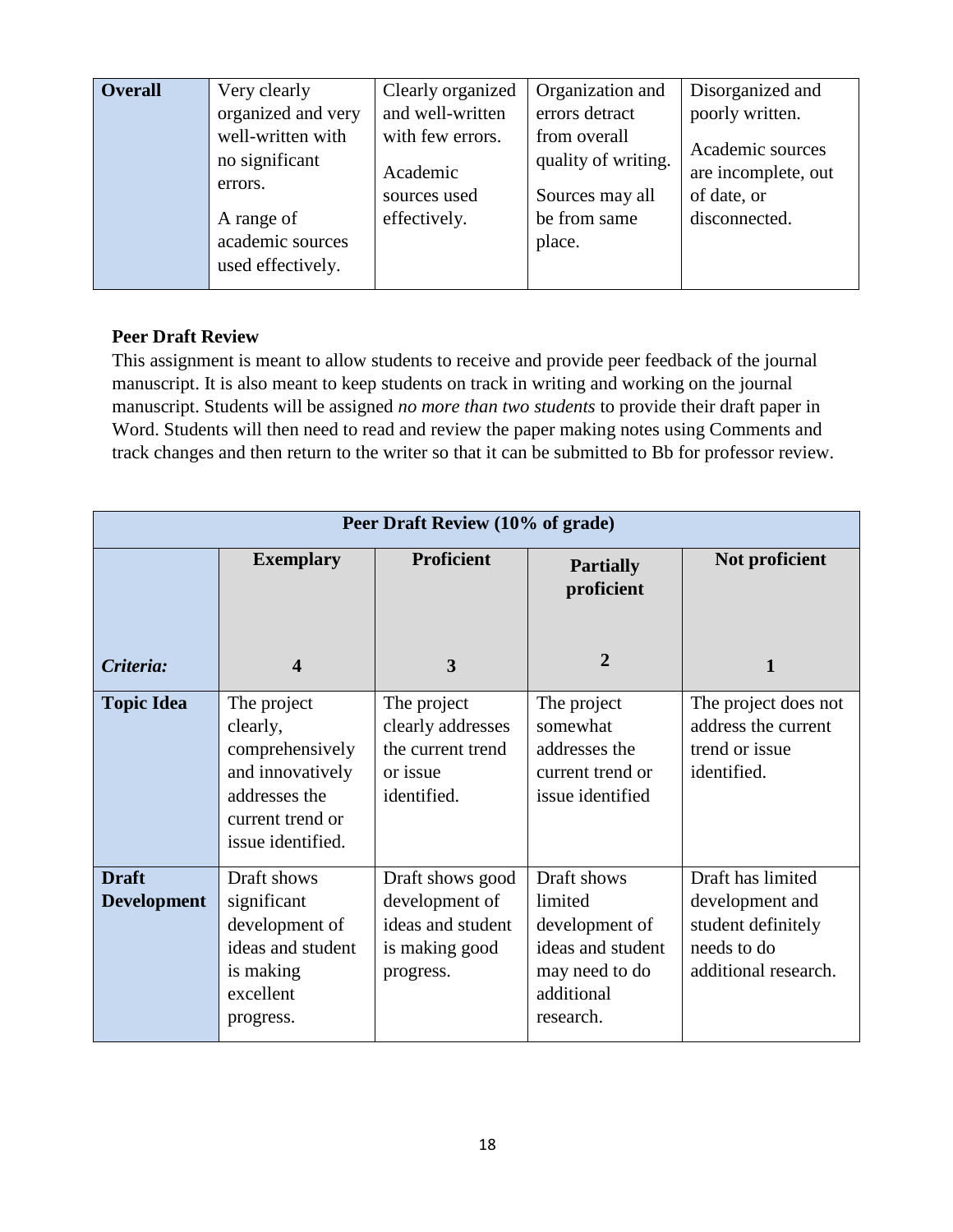| <b>Peer Editing</b> | Comments from     | Comments from      | Comments from    | Comments from peer   |
|---------------------|-------------------|--------------------|------------------|----------------------|
|                     | $peer(s)$ are     | $peer(s)$ are more | $peer(s)$ are    | are limited in scope |
|                     | substantial and   | limited but do     | substantial but  | or brief.            |
|                     | provide guidance  | provide guidance   | only really      |                      |
|                     | that advance the  | that advance the   | address          |                      |
|                     | paper in content, | paper in content,  | mechanics,       |                      |
|                     | mechanics, and    | mechanics, and     | organization, or |                      |
|                     | organization.     | organization.      | APA 7 style.     |                      |
|                     |                   |                    |                  |                      |

# **PBA/Journal Manuscript**

This project is to be designed in conjunction with the instructor and should be relevant to the educational role of the participant. The student will select a topic of relevance around a current trend or issue in IB schools, research that topic and craft a publishable quality paper of **4,000-6,000 words including APA references**. There are two goals for this exercise: 1) to encourage students to think about the course readings and to his/her own experiences in the program in greater depth and 2) to help develop how to express ideas and defend them with appropriate supporting material. More information concerning the Journal Manuscript will be located in Bb.

| <b>Journal Manuscript (35% of grade)</b>                                                                         |                                                                        |                                                                             |                                                                                 |                                                               |
|------------------------------------------------------------------------------------------------------------------|------------------------------------------------------------------------|-----------------------------------------------------------------------------|---------------------------------------------------------------------------------|---------------------------------------------------------------|
|                                                                                                                  | <b>Exemplary</b>                                                       | <b>Proficient</b>                                                           | <b>Partially</b><br>proficient                                                  | Not proficient                                                |
| Criteria:                                                                                                        | $\overline{\mathbf{4}}$                                                | 3                                                                           | $\overline{2}$                                                                  | 1                                                             |
| <b>Explanation</b><br>of Topic<br>Area of<br><b>Inquiry 1;</b><br><b>Domains A, B</b><br><b>IB Strand 0403</b>   | The topic being<br>explored is clearly<br>explained in detail.         | The topic being<br>explored is<br>clearly with some<br>detail.              | The topic vaguely<br>described with<br>some detail.                             | The topic being<br>explored is not<br>clearly articulated.    |
| <b>Topic</b><br><b>Rationale</b><br>Area of<br><b>Inquiry 1;</b><br><b>Domains A, B</b><br><b>IB Strand 0403</b> | The rationale for<br>exploring the topic<br>is explained in-<br>depth. | The rationale for<br>exploring the<br>topic is explained<br>in some detail. | The rationale for<br>exploring the<br>topic is vague<br>with limited<br>detail. | The rationale for<br>exploring the topic is<br>not explained. |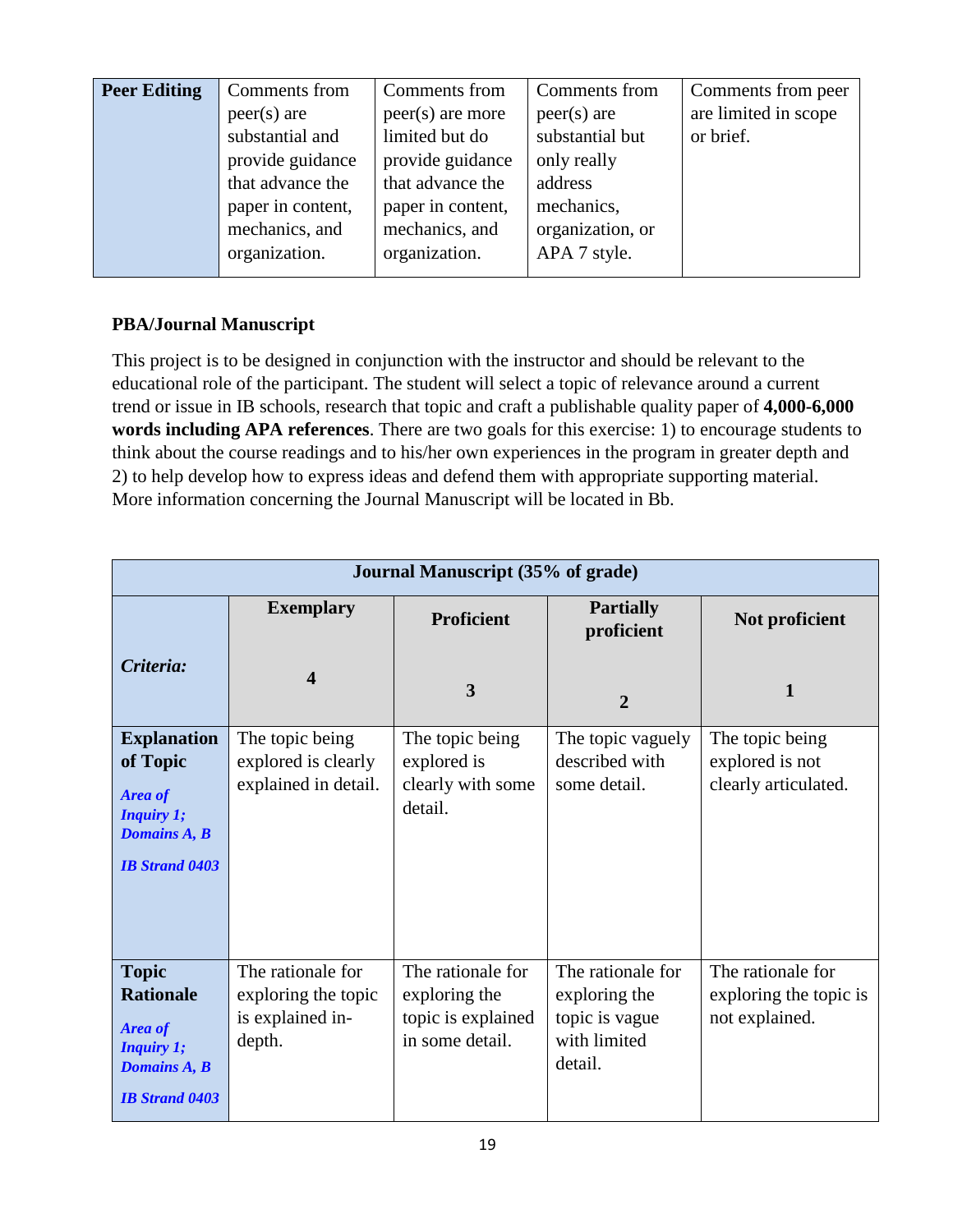| <b>Connection</b><br>of Topic to<br><b>IB</b><br>Area of<br><b>Inquiry 1;</b><br><b>Domains A, B</b><br><b>IB Strand 0403</b>                                     | Shows in-depth<br>understanding of<br>the IB context.                                                                           | Shows sound<br>understanding of<br>the IB context.                                                                           | Shows basic<br>understanding of<br>the IB context.                                                                                   | Shows little<br>understanding of the<br>IB context.                                                                       |
|-------------------------------------------------------------------------------------------------------------------------------------------------------------------|---------------------------------------------------------------------------------------------------------------------------------|------------------------------------------------------------------------------------------------------------------------------|--------------------------------------------------------------------------------------------------------------------------------------|---------------------------------------------------------------------------------------------------------------------------|
| <b>Analysis of</b><br><b>Trend on IB</b><br><b>Education</b><br>Area of<br><b>Inquiry 1;</b><br><b>Domains A, B</b><br><b>IB</b> Strands<br>0402, 0403            | Provides extensive,<br>detailed analysis of<br>impact on IB<br>programmes,<br>professional roles<br>and/or student<br>learning. | Provides analysis,<br>in some detail, of<br>impact on IB<br>programmes,<br>professional roles<br>and/or student<br>learning. | Provides unclear<br>or incomplete<br>analysis of impact<br>on IB<br>programmes,<br>professional roles<br>and/or student<br>learning. | Provides<br>insubstantial analysis<br>of impact on IB<br>programmes,<br>professional roles<br>and/or student<br>learning. |
| <b>Connections</b><br>to<br><b>Literature</b><br>and<br><b>Research</b><br>Area of<br><b>Inquiry 1;</b><br><b>Domains A, B</b><br><b>IB</b> Strands<br>0402, 0403 | The project<br>establishes clear<br>and accurate<br>connections to<br>readings/research.                                        | The project<br>generally<br>establishes<br>connections to the<br>readings/<br>research.                                      | The project<br>establishes some<br>connections to the<br>readings/<br>research.                                                      | The project outlines<br>the project but does<br>not provide clear<br>connections to<br>readings/research.                 |
| <b>Critical</b><br><b>Reflection</b><br><b>Area of</b><br><b>Inquiry 4;</b><br><b>Domain N</b><br><b>IB Strands</b><br>0402, 0403                                 | The author includes<br>a rich reflection<br>that draws clear<br>conclusions.                                                    | The author has<br>included a<br>reflection at the<br>conclusion that<br>generally is<br>reflective in<br>nature.             | The author<br>appears to be<br>making meaning<br>of the project, but<br>the reflection may<br>need further<br>elaboration.           | The author has<br>reported information<br>without elaboration<br>or has drawn<br>conclusions without<br>justification.    |